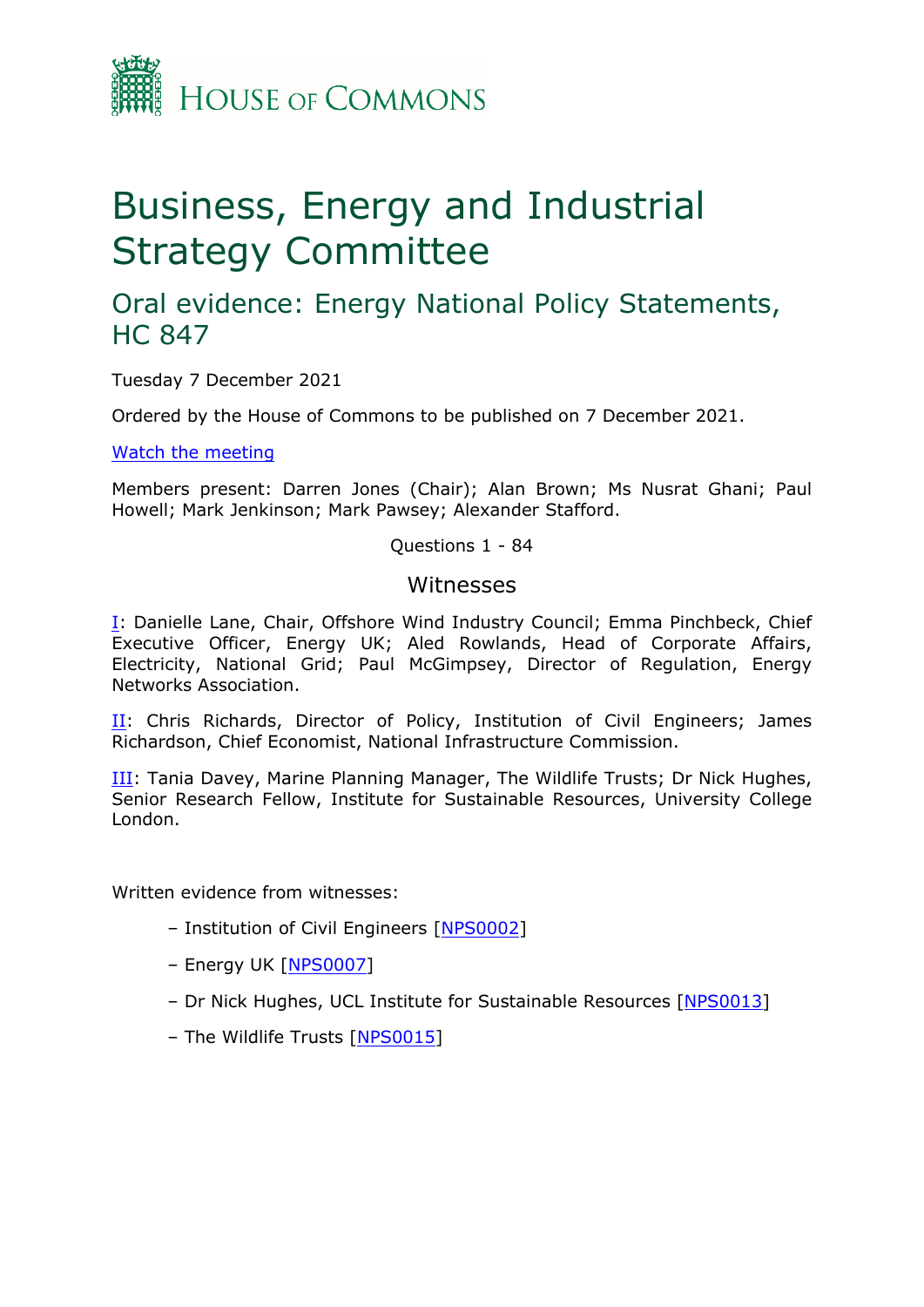

### <span id="page-1-0"></span>Examination of witnesses

Witnesses: Danielle Lane, Emma Pinchbeck, Aled Rowlands and Paul McGimpsey.

Q1 **Chair:** Welcome to this morning's session of the Business, Energy and Industrial Strategy Select Committee. It is our first hearing scrutinising the Government's amendments to the energy national policy statements, which seek to translate the Government's energy White Paper into its infrastructure and planning policies. For the first of three panels this morning, I am delighted to welcome Aled Rowlands from National Grid, Emma Pinchbeck from Energy UK, Danielle Lane from the Offshore Wind Industry Council and Paul McGimpsey from the Energy Networks Association.

Before I turn to the NPS, I want to open with a question to our network colleagues, Aled Rowlands and Paul McGimpsey, about the ongoing issues following Storm Arwen. Understandably, it has been an extreme weather event, but we have had them in the past. In 2013, we were told it was the stormiest winter in 40 years. We were told at that time that lessons would be learnt and a survey would be done of vulnerabilities in network operators' infrastructure. I am keen to understand, certainly in the context that extreme weather is something we are told to get more used to, what happened to that survey of network vulnerabilities. What happened as a consequence of that? Aled Rowlands from National Grid, could I come to you first?

*Aled Rowlands:* We have all seen the resilience that has been shown by those people who have lost their power supply recently. That is acknowledged and looked upon positively. From a National Grid electricity perspective, there was no loss of supply during this storm from us. To use an analogy for our role in the energy network system, if we were the road system, we are the motorways and the dual carriageways of the system, while the local distributors are the local A-roads and B-roads. On this occasion our supply was there and continues to be there, so it is perhaps one for my colleague from the ENA to pick up on this particular incident.

*Paul McGimpsey:* There will be further lessons to be learned from this storm event. We welcome Ofgem's review that will be taking place. Certainly, those distribution companies that were most affected will be carrying out their own reviews. With regard to the 2013 review, we put in place a number of initiatives following that, including the dedicated phone line, which has been used significantly over the course of this, at some points up to 16,000 customers phoning at any one time during peak occasions. We appreciate that our communications with customers have perhaps not been what they could have been during this event. That is certainly going to be a key part of the review that takes place in coming weeks.

Q2 **Chair:** My question, from my perspective, was just the infrastructure resilience point. Understandably, we cannot just keep saying, every time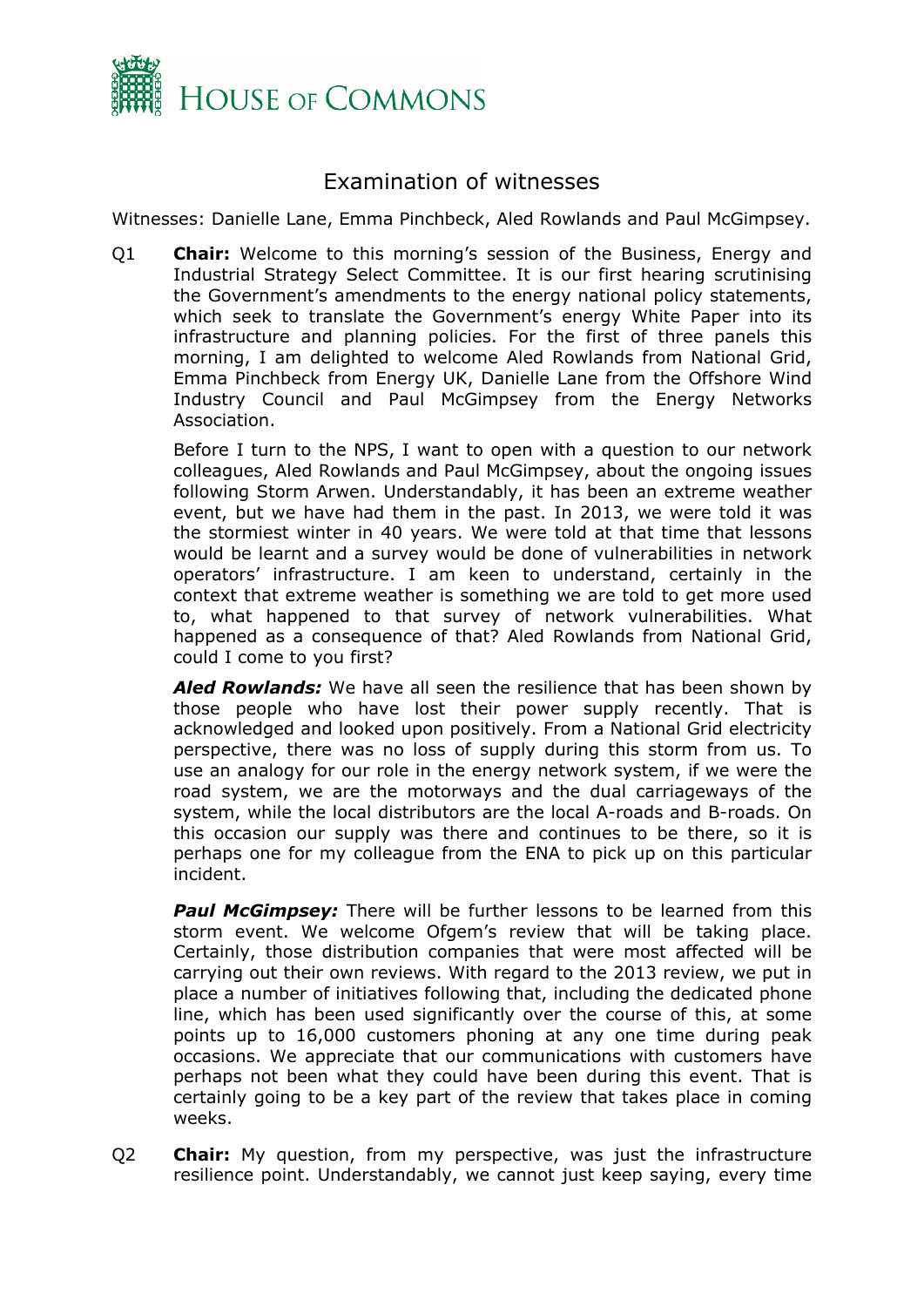

this happens, that lessons will be learnt and we will do a review. We need to do something so that it does not fall down when we have extreme weather. Please say if you do not know and you can write to us afterwards, but my question specifically was that, after the last time we had a significant event like this, we were promised there was going to be a review of vulnerabilities in the network infrastructure. I am keen to understand what that review concluded and what action was taken. That was now many years ago.

**Paul McGimpsey:** Yes, indeed. Since that review-I am sure you have heard it quoted a number of times recently—over the last five years we have spent £730 million on resilience across our networks, focusing on flood defences, cutting down trees, etc. One of the particular issues that we have faced with this storm, which has been different from what we have faced in the past, was the wind direction coming from the northeast. It is not the prevailing winds that you would expect from the south. As such, on many occasions trees would fall differently on to the lines.

Q3 **Chair:** I am sorry to interrupt. Can I check I am hearing this right? We planned for resilience work on the basis that the wind would only come in a certain direction.

**Paul McGimpsey:** No, I am not saying that. I am just saying that this storm has caused particular issues and the wind direction was one of those. Considerable work has been done on the network to reinforce and upgrade, but there were particulars of this storm that caused issues that are causing the problems that we can only too well see.

**Chair:** We will probably come back to some of these questions later in the NPS. It seems to me that we ought to be prepared for wind coming in multiple directions. £730 million over that number of years does not sound like a lot of investment from my perspective. I have a quick supplementary from Paul Howell before we come to the national policy statement.

Q4 **Paul Howell:** In terms of any reviews that go on, I know it is superficial knowledge at this stage but it seems as though the different operators from different parts of the country have had radically different levels of quality of response in this situation and the way that they have dealt with it, the way it has been done. I want to make sure that any subsequent reviews are looking at the differences. In terms of the ability of Northern Powergrid in the north, it seems as though it has been atrocious. Some of the others have been not quite so bad. We need to make sure we get a breadth of understanding and it is not just a global review of where we are.

**Chair:** There was a concern in the past that the different distribution network operators perhaps did not collaborate effectively in these types of situations. I know there have been some concerns raised in the House that it took a number of days for the local resilience forums to be fully up and running in response to the information that was held by the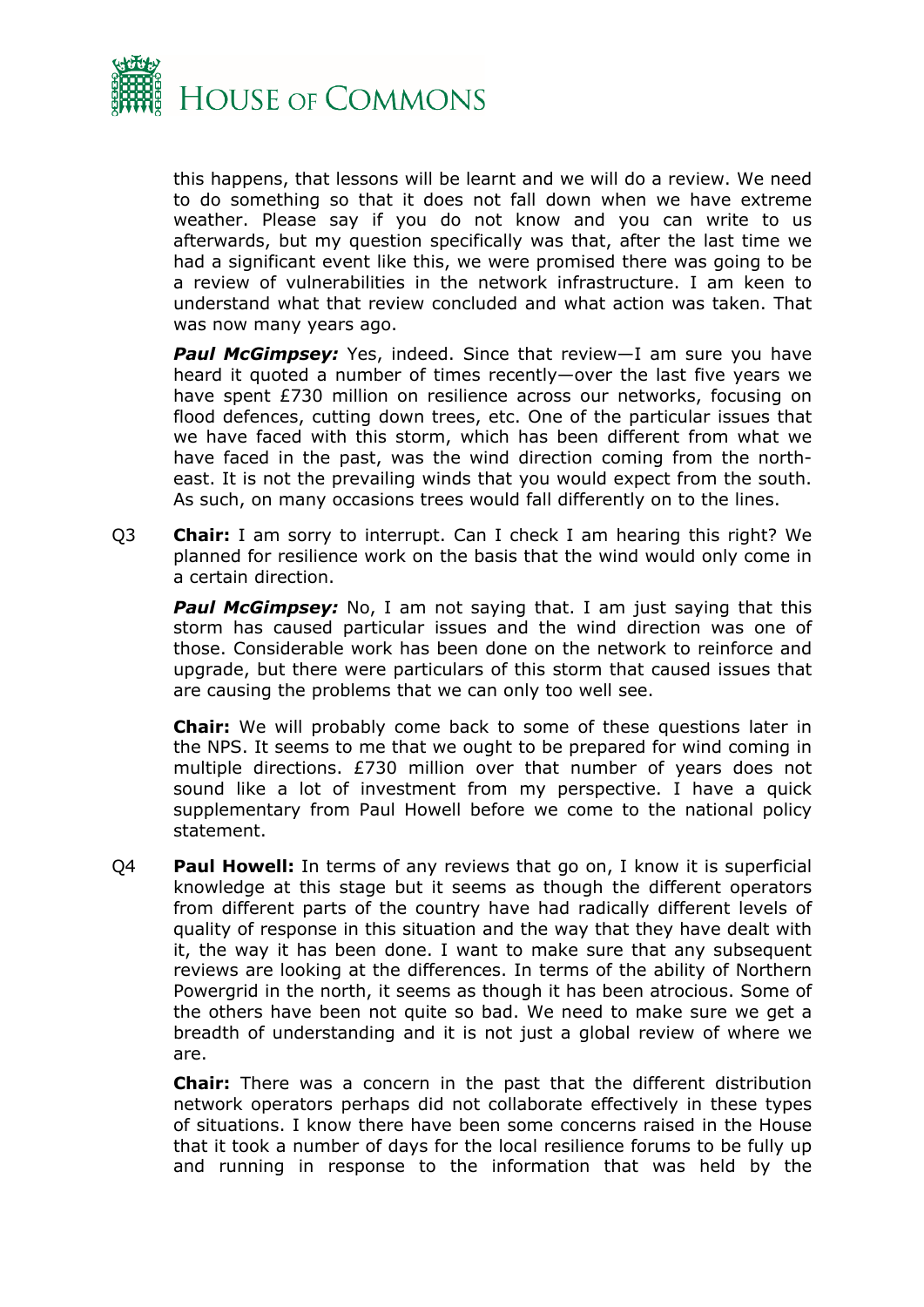

distribution network companies. Do you share that concern? Is that a key point that needs to be improved in the future?

*Paul McGimpsey:* This storm has shown that the levels of co-operation between network companies has worked efficiently. We have had the likes of the UK power networks in the south of the country, which were not impacted by the storm, being very quick to provide extra resource in terms of manpower, helicopters and drones, etc., to help with the restoration effort in the north of the country.

Q5 **Alan Brown:** Aled, does the revised NPS provide a step change in infrastructure planning that is required to achieve the net zero target of 2050 for the UK Government? If not, what improvements are required?

*Aled Rowlands:* While we welcome the context of the NPS as a set-up to do with climate change and the Government's net zero ambitions, in its current drafting it does not provide that step change we will need to deliver the scale of nationally significant infrastructure projects that is required to meet those Government ambitions. It clearly articulates the issues of climate change and net zero, but it does not, in a practical way, give weight to those within the NPSs themselves.

One of the biggest challenges to delivering this infrastructure will be planning and consents. For example, in the Government's 10-point plan it talks of 40 GW of offshore wind by 2030. That will require a significant amount of onshore electricity network in order to be able to facilitate that. To give an idea of the scale, National Grid electricity transmission will need to deliver three or four times the amount of new network in eight years that we previously built in 32 years, since the creation of National Grid. I do not think that scale is taken account of enough in the policy statements.

I have mentioned the weight and scale. There is also an issue around certainty, where the NPSs can have a role in providing certainty for developers like us, but also for communities that are going to be hosting this infrastructure. For example, BEIS and the system operator are currently working on what is called the holistic network design, which is going to outline all the onshore electricity networks that will be required to facilitate that 40 GW of wind by 2030.

We think there is a role to hardwire the result of that report, or a similar report, into the national policy statements in order to give us the certainty so we can have a different conversation with our supply chain, for example, so that we can have a different conversation with local authorities, where the need is understood, and we move on to look at the impacts we are having in a local area. Importantly, one thing that we often get asked for by communities is certainty about the projects that are there at the moment and the projects that might come forward in the future. Hardwiring that holistic network design into the policy statements would be very welcome.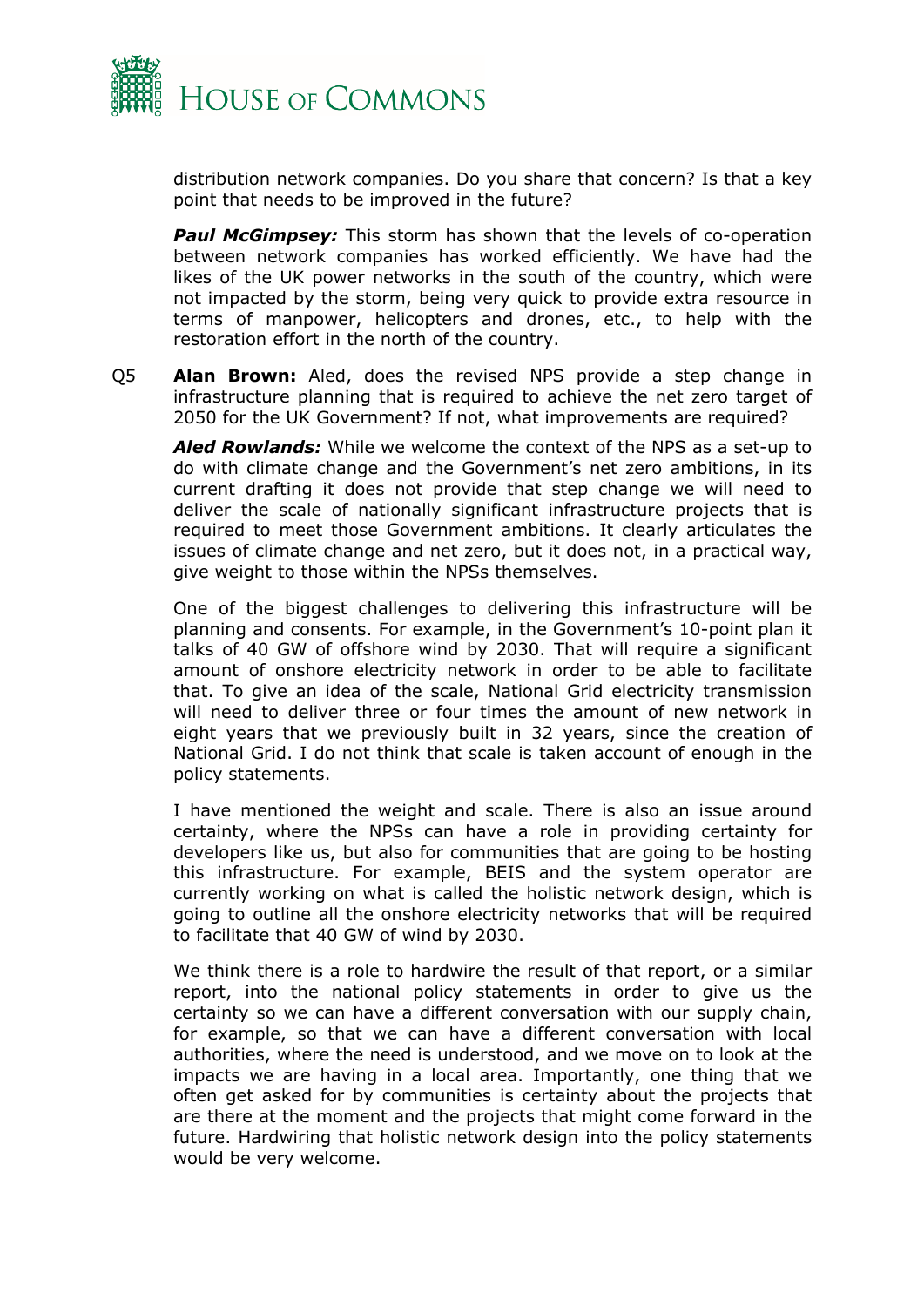

Finally, I will mention flexibility as well. Mention of newer technologies, such as hydrogen, carbon capture utilisation and storage and multi-purpose interconnectors is welcome in the national policy statements, but we do not believe that there is enough flexibility there in order for those to be able to deliver all that they can as we move towards a net zero future as well, so not just to think of those in their silos but how they could work together in order to give better benefits to get us to net zero quicker and in a better way for society and the rest.

I have one more point, which is around communities. We are very keen to take communities along with us on this journey, as we go towards net zero. As I say, there are going to be significant amounts of developments around what is needed to deliver net zero. We talk about a fair transition as we have these projects and how we deliver these projects for communities as well. The NPSs are silent on what that is and we think it is the right place for the NPSs to discuss what would be a fair transition. What is fair for these communities that are going to be hosting ours and other infrastructure for now, as well as into the future?

Q6 **Alan Brown:** You are saying that if there is not a step change in the silo approach and if Government do not understand the scale of infrastructure development that is required in the next few years to even hit the 2030 targets, let alone 2050, unless there is a step change in Government policy and joined-up thinking, we are not going to meet the targets that are set.

*Aled Rowlands:* We certainly need to see a response from Government in order to be able to achieve those targets. As I say, the scale needs to be taken into account, as does the weighting of what that means in the NPSs. To give you an example, the NPSs very clearly talk about the environmental impacts of individual schemes, so the negative impacts they are going to have in the local area, but it does not give a context for what these projects are going to deliver on a large scale.

National Grid Ventures, the non-regulated part of the National Grid, has just delivered a project called the North Sea Link, a connection between the UK and Norway, which is bringing in pretty much 100% renewable energy. That project will mean an advantage of  $CO<sub>2</sub>$  not being released into the atmosphere and is thought to be about the equivalent of 2.4 million trees being planted. That is the type of change that that  $CO<sub>2</sub>$  will bring.

That is not in the NPSs. At the moment, the NPSs just look at the local negative impacts and do not weight the national gain that we will see from what these projects are going to deliver. The ask is for the weighting of how Government see that larger environmental benefit to be taken into account and to give a place for newer technologies as they develop. Who knows where they will be in five years or 10 years? It should give a place for them to springboard forward, rather than constraining them in the way that we currently see them in society.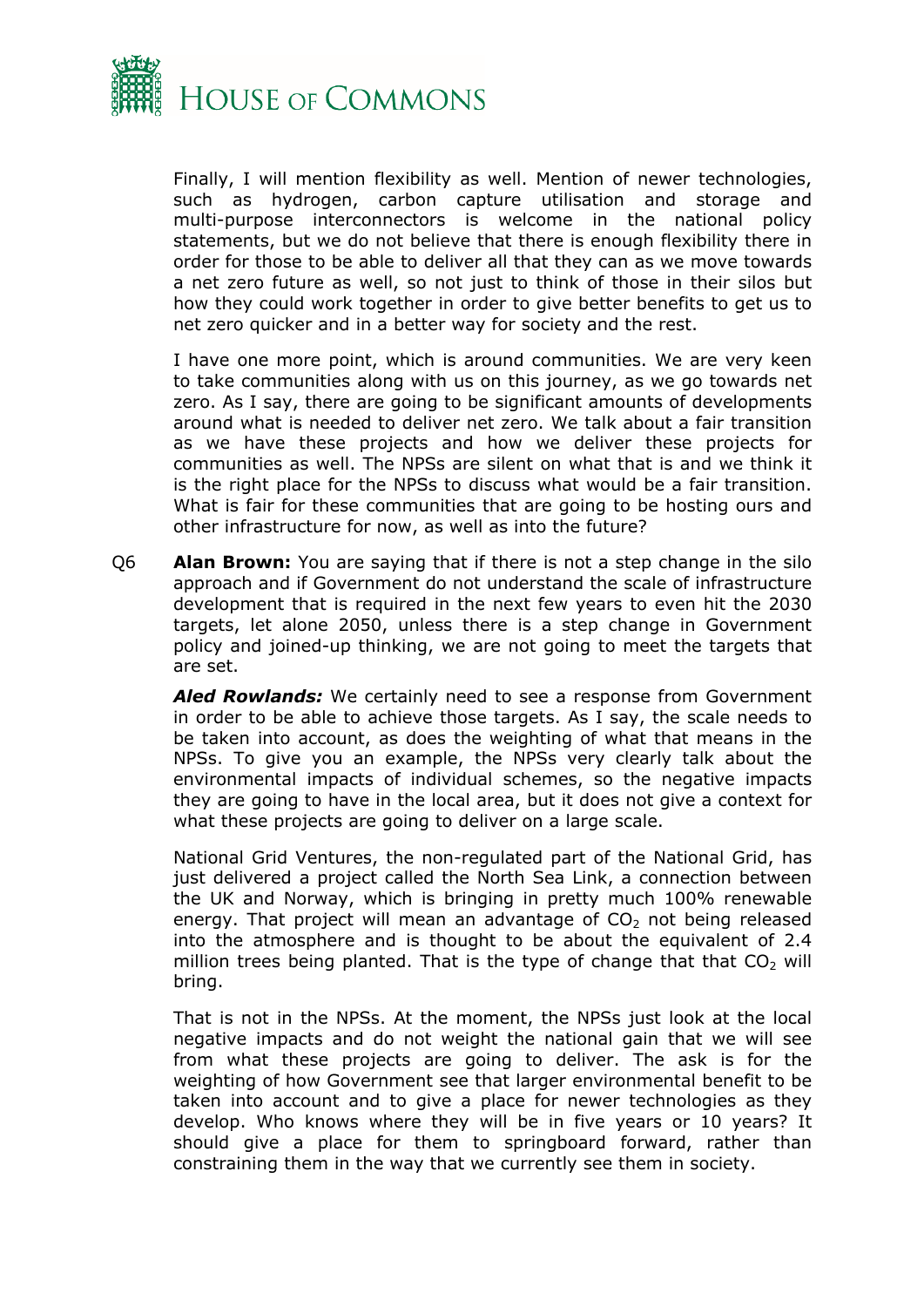

Q7 **Alan Brown:** Is there enough of a vision and understanding of not just what the grid would look like in 2030 but of what the grid would look like in 2050 to be able to deliver net zero? Therefore, looking forwards, or working backwards from there, what does the grid need to look like? What upgrades are required? What complementary policies are required, such as grid charging, support for technologies such as pumped-storage hydro? What has been done to pull all that together? Is that where the Government need to do more?

*Aled Rowlands:* Those are very important points. BEIS is currently leading on work that the system operator is delivering on its behalf, which is called the offshore transmission network review, as well as the holistic network design, which will do exactly as you have just described. It will give an idea of all the things that we need in order to develop for 40 GW by 2030. That work is ongoing from BEIS and we are looking forward to seeing the conclusion of that work to give us, local authorities and society an understanding of what that means. That is absolutely vital. We think that that is not just a bit of work that should be put into the public domain but should be hardwired into the legislation.

On those other points you made, exactly that as well. As technologies develop, they should be able to capitalise on each other as the technology itself develops and they find the correct marketplace. We think that there is an opportunity for the NPSs to give that basis, that springboard for those new technologies, rather than just seeing them individually as hydrogen, carbon capture and storage or offshore wind. There is a place there to allow them to develop together that is not currently written into the NPSs.

Q8 **Chair:** Mr McGimpsey, can I come to you briefly, further to Alan Brown's questions? From a distribution network operator's perspective, there is a lot of work for you guys, as well as for the National Grid—we talked about resilience already—around flexibility, the amount of power going over your networks, going in different directions with charging and batteries in the homes and all that type of stuff. Are you happy with where it has landed in the NPS from a distribution network perspective?

*Paul McGimpsey:* The NPS is looking at the high voltages, so it is looking at 132kV and above. Much of the work that will be required at the distribution voltage levels will be at the lower voltages, which are not covered in the same way by the NPS. With regard to White Paper targets, with respect to connection of heat pumps and EVs, a lot of the work that will need to be done will be done on the lower voltage levels. The NPS is still relevant, but it is only relevant at that upper end of the network.

The majority of work that we will be doing over the coming periods will be focused on the lower voltage levels. Indeed, we have been working with Ofgem, developing our business plans for the next five years, which are putting forward what we intend to do in terms of the development of our networks, such that we are able to achieve the LCT targets that are in place.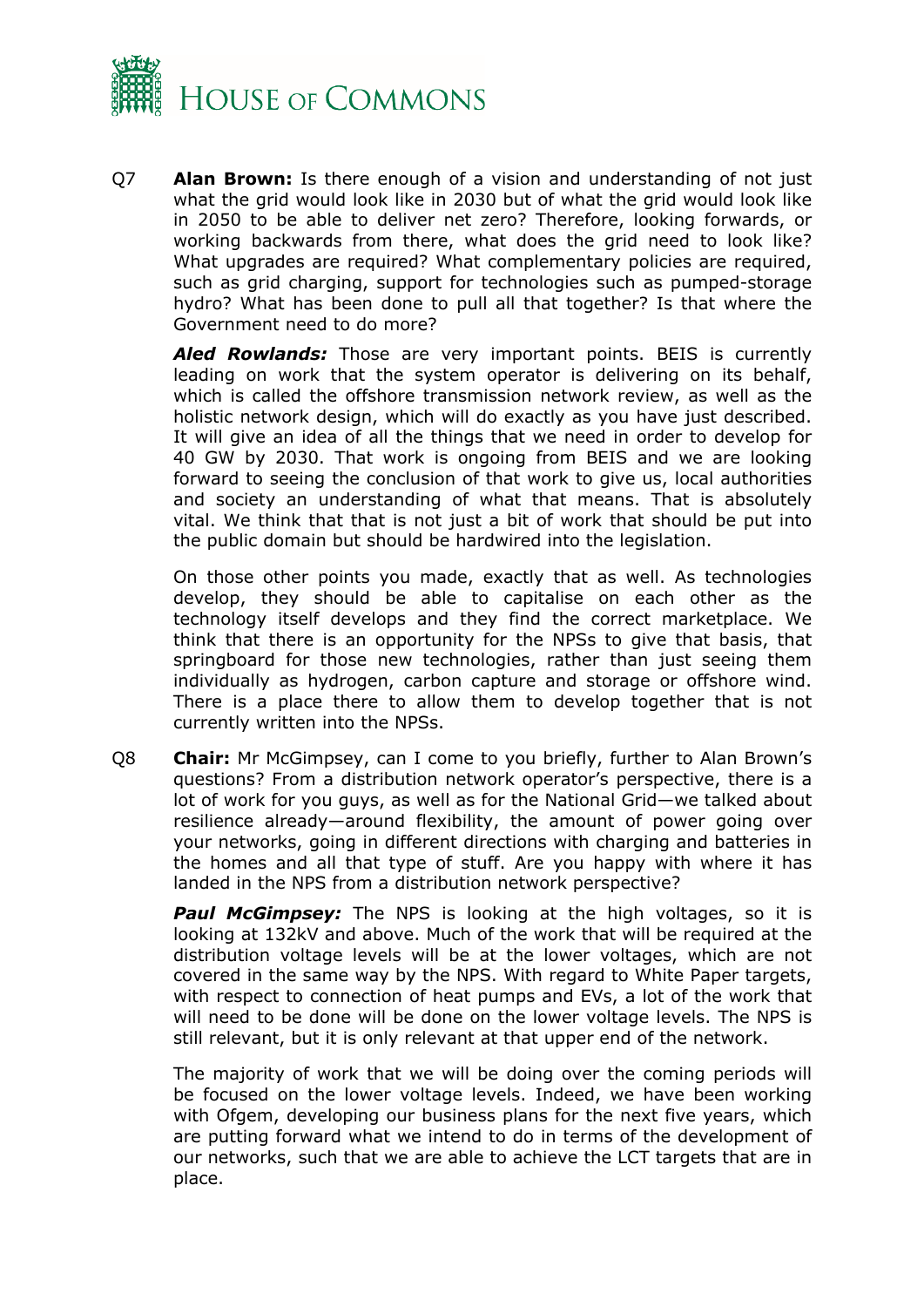

Q9 **Chair:** While the NPS deals with generation and transmission, you plug it in the final mile. Have you been adequately consulted as part of the NPS, or are you happy being outside of the circle, as it were, on this policy work?

**Paul McGimpsey:** We are happy with where we are. We have the opportunity to participate in the consultations. It is not something that our members have chosen to do on this occasion. If we had significant concerns, we would take the opportunity to raise them.

Q10 **Ms Ghani:** Good morning, everybody. Welcome back, Ms Pinchbeck. I have a series of questions. If we can try to keep the answers short, I can get through all my questions. It is mostly about the NPS. Ms Pinchbeck, you highlighted in your written evidence that onshore wind has been removed from EN-3. What is the consequence of this for the deployment of this renewable energy source across the UK?

*Emma Pinchbeck:* Put simply, we are not sure. It is disappointing to see it removed. When you do not have a specific mention of a technology in the text, it means that there is less clarity on how we can develop and where we can develop it for planners and the system. It also indicates perhaps a lack of Government ambition for that technology. That is particularly unfortunate, because we know that over the next decades we are going to need every tool in the box and specifically that we are going to need to develop onshore wind. In addition to that, onshore wind is now back in the UK auctions. It will be in the auction round this autumn. There is that lack of join-up between what is going on in one bit of policy and what seems to be going on in the NPS.

I would add that it is not just onshore wind that is not there in enough detail. That is one of our points: that we would like to see things like hydrogen and carbon capture not just in the overarching narrative of EN-1, but actually brought within the statements themselves.

Q11 **Ms Ghani:** You said lack of ambition, Ms Pinchbeck. Who do you think is responsible for that lack of ambition?

*Emma Pinchbeck:* These are decisions for Government. We participated fully in the consultation with BEIS. We submitted detailed responses, alongside colleagues on the panel. We expected to see onshore in, as well as comments specifically on hydrogen, CCUS and other technologies, and they are not there in the final draft. We do not know why that decision has been made. We welcome that BEIS are looking to consult again and we would recommend that they do.

Q12 **Ms Ghani:** Danielle, I am looking at the NPS again. Does the NPS show due regard to the offshore transmission network review process?

**Danielle Lane:** This is a really important area of concern for us. We believe that it is really good that the NPS is reflecting the energy White Paper and the progress we are making, but particularly EN-5, covering infrastructure, has been published before the outcome of the offshore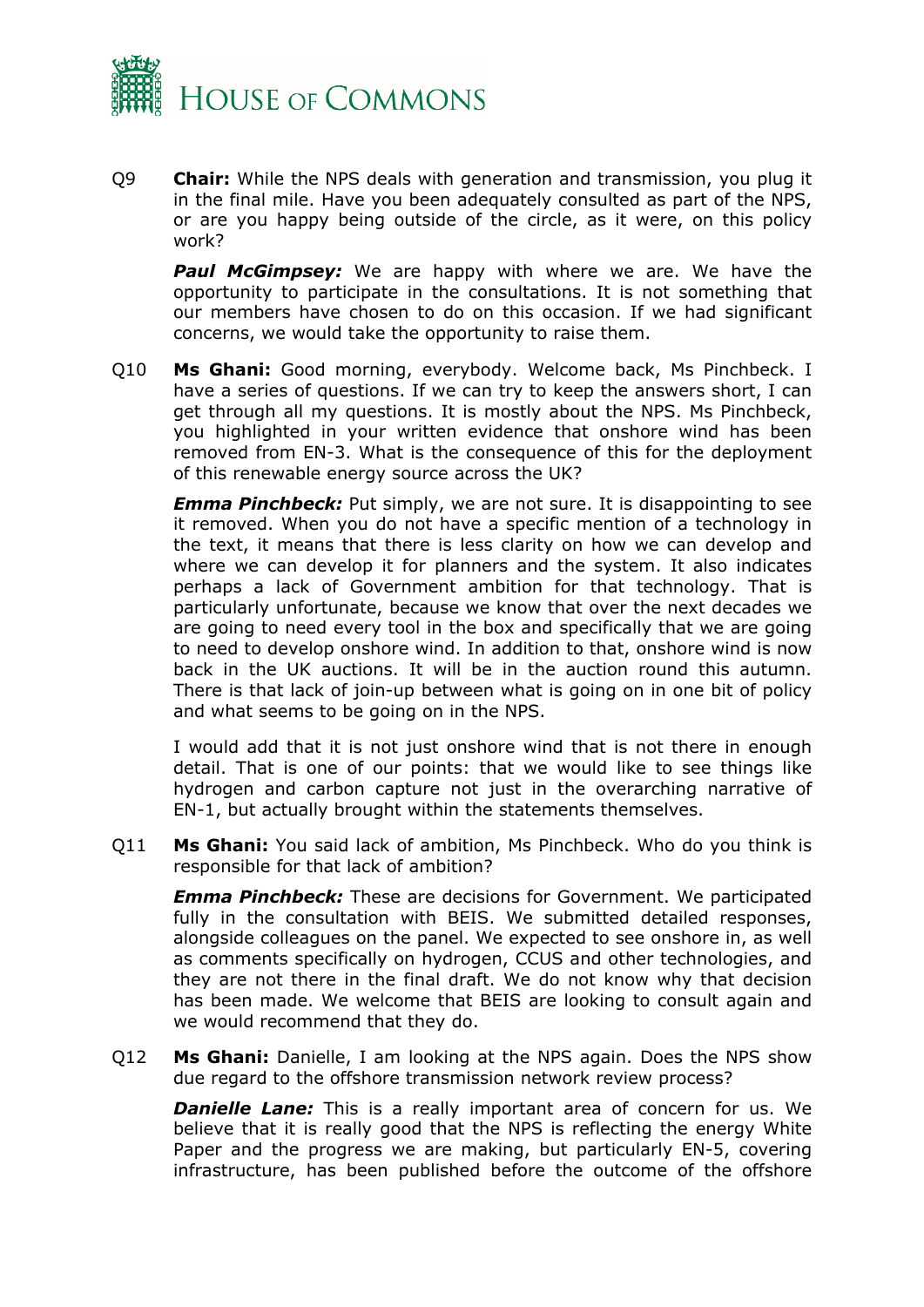

transmission network review. This will be very significant for the offshore wind sector. As we heard earlier, the actual proposals that have been put forward are quite ground-breaking. We believe that there should be more detail on this in the NPSs.

Q13 **Ms Ghani:** That is all noted. All reasonable alternatives, as required by the strategic environment assessment regulations, are assessed for each NPS. What is your view on the conclusions reached in these assessments?

*Emma Pinchbeck:* We did not actually put anything on this in our written response, but we have talked to the members since. They are saying that it is the right thing to do to look at alternatives, which is what these do. We would say—and it is a comment for the NPSs overall—that it is really important that we manage to get an energy mix away in the 2030s. It is very clear that we need to prioritise renewable development over the next couple of decades, but we also need to make sure that we have the gas plant that we are going to convert to hydrogen, the plant we are going to put CCS on and, indeed, make sure that nuclear is there.

Inasmuch as we welcome looking at alternative models, we would be very concerned about anything where we were removing technologies from the mix. It is back to that point about flexibility that was made in the beginning, while also, as everyone was saying, thinking that the NPS does not go anywhere near far enough on decarbonisation.

**Danielle Lane:** I would just echo the comments from Ms Pinchbeck there. It is very important that we are able to maintain flexibility as well as giving the clarity of direction that the renewable energy infrastructure is going to be at the heart of delivering the net zero ambitions. We need to take account of the fact that innovation is happening at the same time as delivery.

Q14 **Ms Ghani:** Mr Rowlands, I can see you nodding, so I assume you agree. If there is nothing else to add, I will just move on to the next question, if that is okay.

The next question is on planning. I know that Mr Rowlands has already commented on this. Unfortunately, planning comes up time and time again. Looking at the clarity on planning for cleaner energy sources in the future, do you think that there is enough investment in place to help develop clean energy infrastructure? Do you think there is enough focus on achieving net zero, especially considering all the commitments made out of COP?

*Danielle Lane:* It is fair to say that we are really delighted that the NPSs reflect that we are making progress and there is a way forward. We also particularly like the inclusion of the 40 GW target for offshore wind that has been mentioned previously.

Our concern, though, remains that planning is a really significant barrier for delivery of renewables. The big ask is that we need more resourcing for planning authorities and bodies such as Natural England and the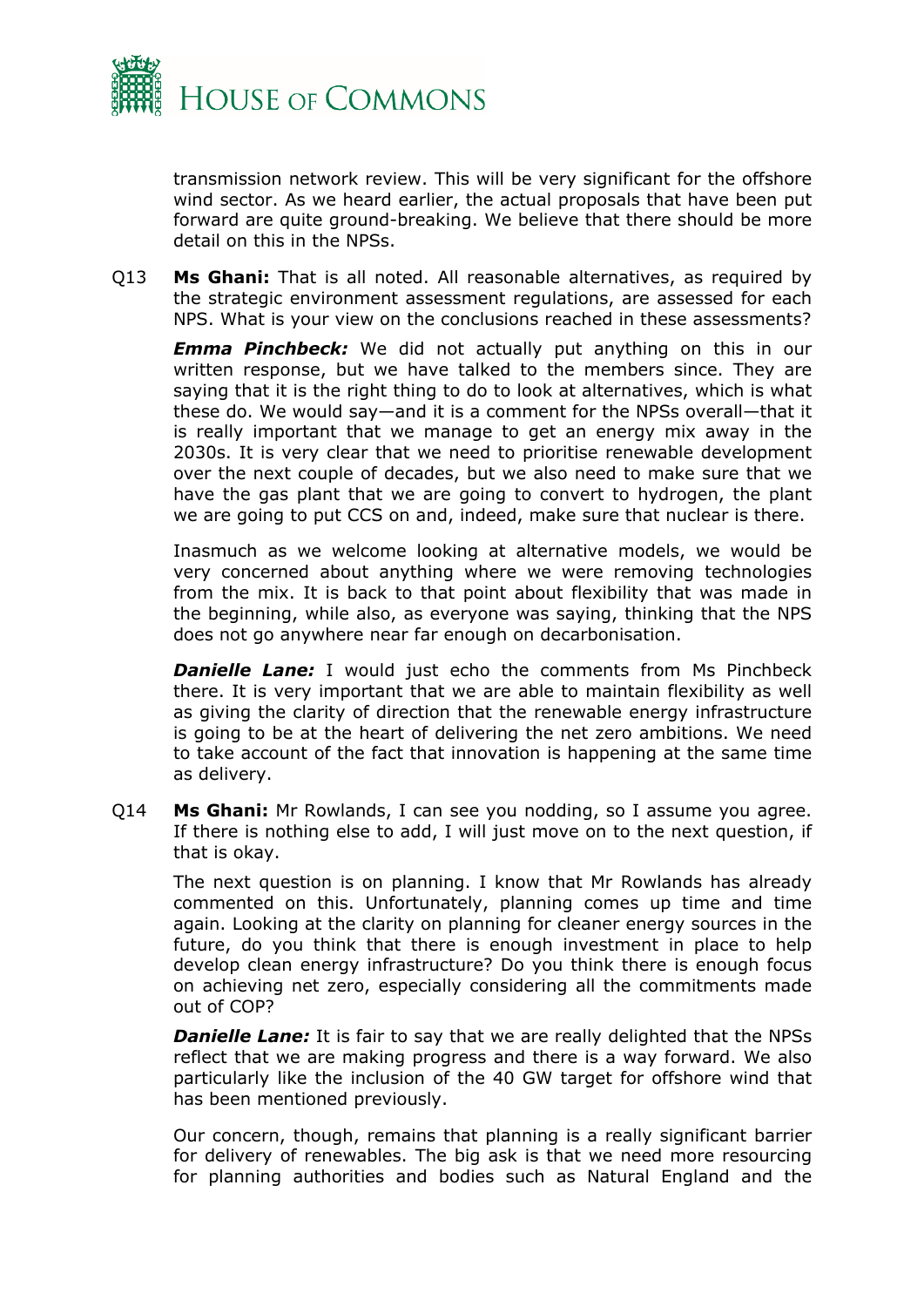

MMO. The documents need to be clearer about the priority that is given to renewable energy infrastructure and the importance of it. The challenge that we see is that there is a lot of ambiguity remaining in the documentation. Ambiguity will lead to delay, because people are then able to question the value of any particular infrastructure project in a region. We would really like to see a clearer direction that renewable energy has a very important place in the priorities of the UK.

Q15 **Ms Ghani:** Ms Pinchbeck, can you help answer that question? What is the level of clarity that you want to see? Do you think the authority should remain within local authorities or be at national Government?

*Emma Pinchbeck:* My favourite statistic of the moment is that it takes about one year to build an onshore windfarm and about eight years to get through planning and consenting in this country. If you think about the speed and the scale of change that everyone has referenced, that is not fast enough.

The critical thing here is Danielle's point about ambiguity. In relation to the NPSs, the more certain they can be and the more direction they can give planning authorities, the easier it is to make decisions. We are also recommending removing planning and consenting barrier. In terms of these statements, it is disappointing, for example, that, while we are acknowledging 40 GW of offshore wind, we are not saying how we are going to speed the process up to getting those wind farms away. That is one thing. We would like to explicitly see the Government looking to remove planning and consenting barriers and to go beyond what they are doing with strategic infrastructure, in terms of the Treasury, speeding that process up right across the piece.

In terms of the language in the NPS, to give you some examples, on aviation, for onshore wind, there is nowhere near specific enough comments on aviation. The aviation sector appears to have been preferred over onshore wind. That will slow down development across projects. There are no specific directions for hydrogen, even though we have now had the hydrogen strategy come through. This was also published before the decarbonisation readiness consultation, which sets out guidance on smaller-scale gas and fossil fuel plants, in terms of converting to CCUS. Also, CCUS is not explicitly described in these plans, so there is a lot of detail on these technologies missing.

This is a last point: many technologies, I think as Aled said, will not be deployed singly in this future energy system. They are going to be deployed in things like energy parks and clusters or co-located. You might have a windfarm with a battery, a windfarm with CCUS or a windfarm with hydrogen. You might have a gas plant and an industrial cluster with hydrogen CCUS on it. The Government have acknowledged industrial clusters in their levelling-up agenda, but they have not talked about how we might do that in planning with multiple technology approaches. Similarly, we have acknowledged the need for green hydrogen but not how we might co-locate electrolysers, CCUS and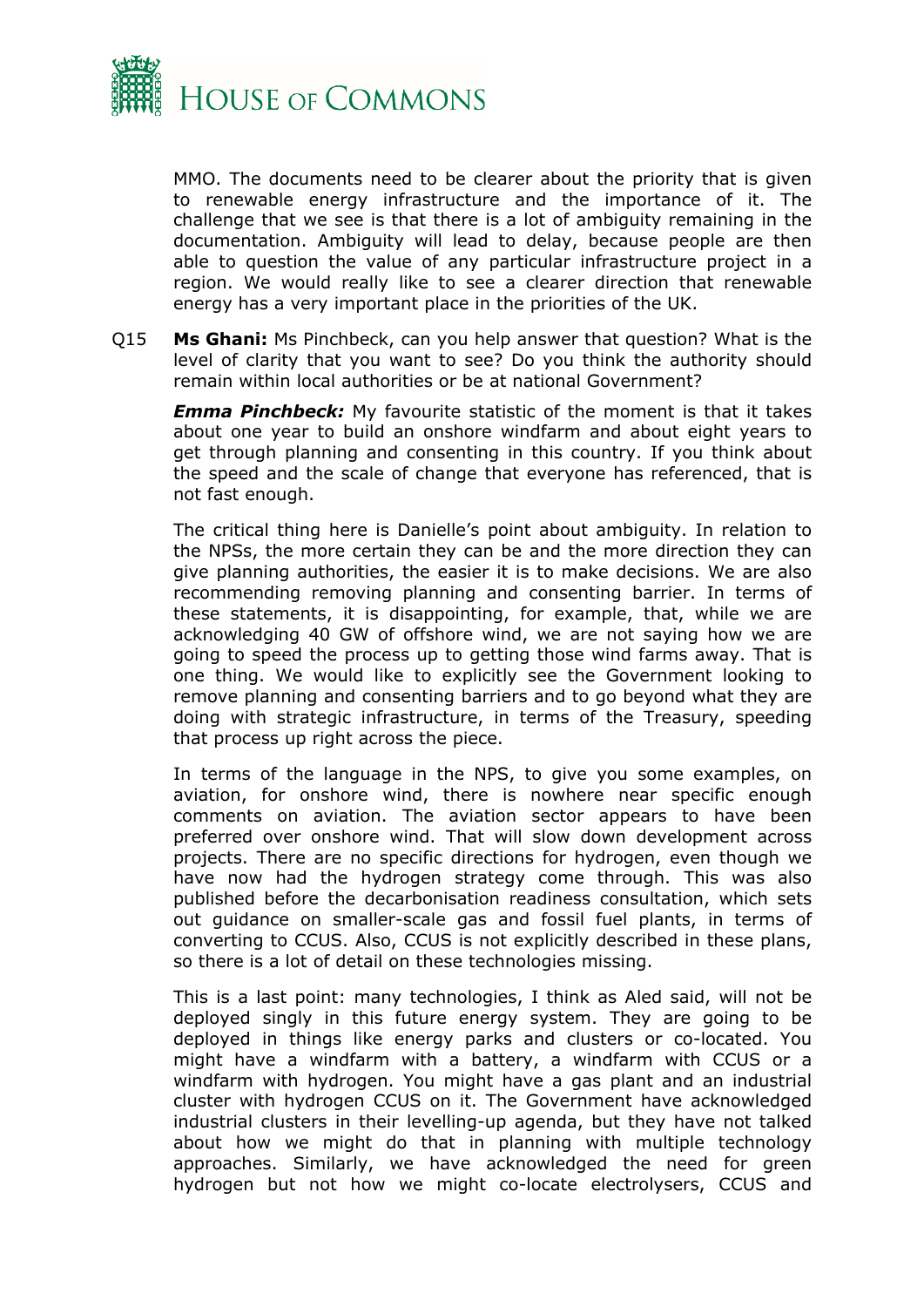

offshore wind all together. There is some real detail missing for the future. That is the kind of work that we put into our response that has not come through in this, which we would like to see.

Q16 **Ms Ghani:** Mr Rowlands, it feels as though the ambitions that we have for net zero are going to falter at the basics, which is not joined-up thinking and not enabling planning.

*Aled Rowlands:* Pace of planning is absolutely vital. When I am talking about pace as well, it is not just from organisations like National Grid. It is those statutory stakeholders, such as local authorities. There is that point I made earlier about the holistic network design demonstrating the need for these projects. At the moment, we have to demonstrate the need case of each individual project. If that can be done upfront, it means that we will not have to have that conversation as many times with local authorities, which should save time for us, but also for those local authorities and statutory organisations.

If I can give one example of the ambiguity that Danielle mentioned that has been introduced into the national policy statements in these revised ones, it is around the environment. They talk about us needing to maximise the positive environmental and biodiverse elements of our schemes and minimise the residual negative impacts, which I am sure we would all welcome.

However, in a planning context, "maximise" or "minimise" are almost unlimited. We would go forward with positive environmental projects and we would be open to challenge, with somebody saying, "Yes, they are good, but you have not maximised them". There is language like that, which has been introduced into the national policy statements, which we would ask to be much clearer, to enable us to provide clarity for local planning, for the Planning Inspectorate to be able to have clarity over that, without us having to have that conversation, which, in effect, causes delay, which, in effect, causes a negative environmental impact, because we want to get these projects connected and delivering for society.

Q17 **Mark Pawsey:** I have some questions about how the NPS aligns with Government policy such as the energy White Paper and the national infrastructure strategy. Chair, I am listening to the remarks of our witnesses and hearing Aled say there needs to be certainty. He said that there needs to be a step change in Government policies. Emma used the word "disappointing" many times. She said that there is no direction and lots of detail missing. I am wondering whether your views would be that Government need to go back to the starting point and redo this. Are these documents capable of development in a way that you would see as being satisfactory and able to achieve our objectives, or should we bin them and start again?

*Emma Pinchbeck:* I should note for the Chair that I am pregnant and I have not had my coffee this morning, so I am probably quite cranky.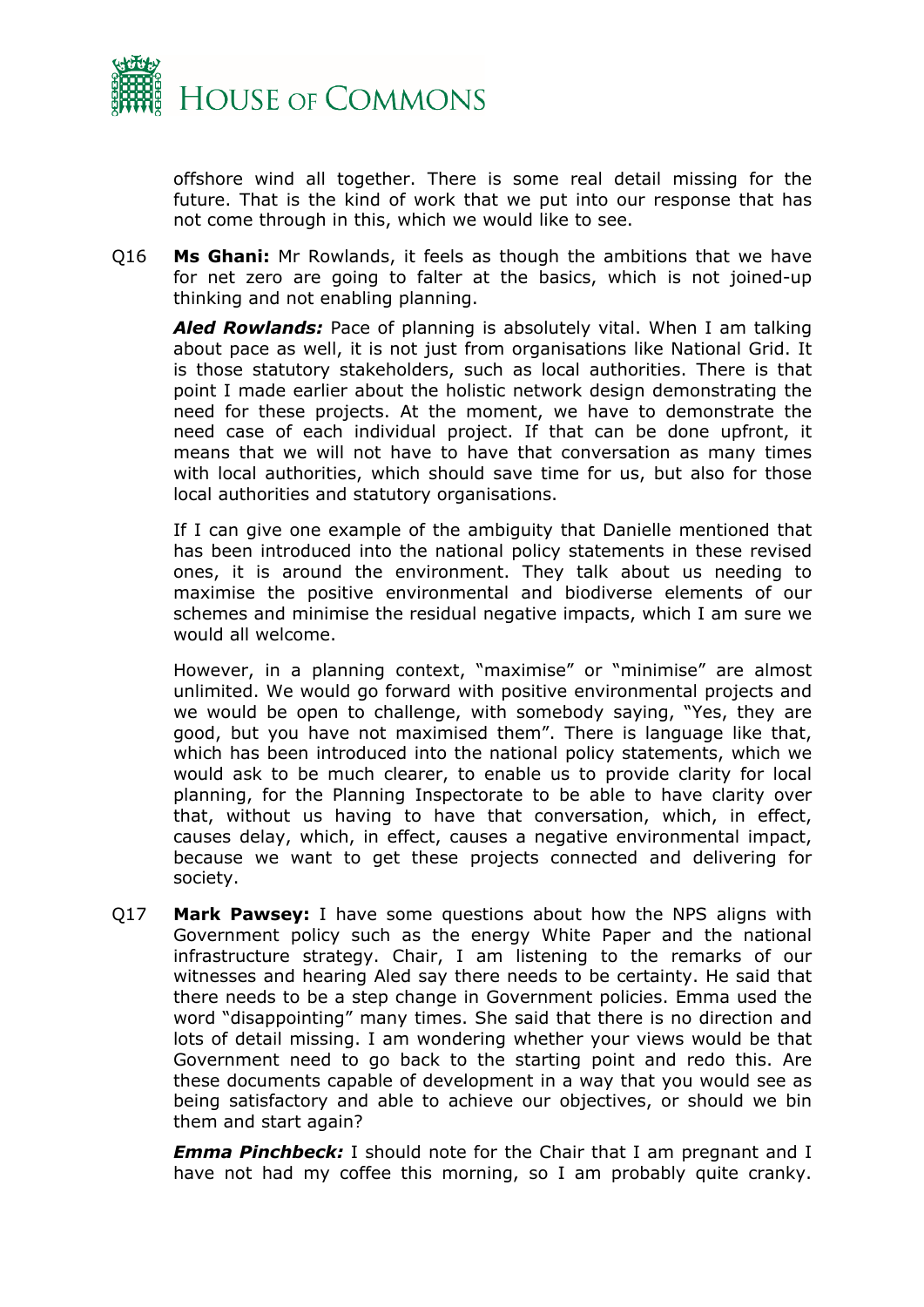

There are really good things in these. As Danielle said, it is a huge step forward to see net zero so clearly acknowledged in the NPSs. We welcome that the Government are trying to acknowledge the energy White Paper. It is not that they have not realised that there is a job to be done in co-ordination. It is that the next level of detail down is not there for the sector. I suppose that is our job. We understand how projects deliver, so it is our job to provide the detail.

Very simply, all they need to do is to take into consideration the comments that we gave in consultation. To give you an example, working with our colleagues at RenewableUK, we submitted some two pages of proposed rewording on aviation and onshore wind, none of which then appeared in the text. We have done similar on other technologies or areas of concern. Yes, these can absolutely be updated to do what we need them to do. There are some very good things in these documents. It just requires BEIS to listen to the expertise of the industry.

Q18 **Mark Pawsey:** Aled, do you think they are capable of modification to be satisfactory, from your point of view?

*Aled Rowlands:* I have a very similar view to Emma. There are things to be called out. That context of net zero and the importance from Government is welcome. It is a good place to see it, but we need to see that translated into the detail and the weighting in a similar way that we put forward in our written response. If those are taken into account, they can be made to work.

Q19 **Mark Pawsey:** Danielle, do you think that the NPS supports the development and implementation of renewable energy sources sufficiently to achieve the 2030 objectives?

**Danielle Lane:** Yes. It is a huge step forward, but again we would like it to be more precise in its wording, particularly around the importance that renewable infrastructure has to net zero.

Q20 **Mark Pawsey:** What are the next steps? If we modify the document in the ways our witnesses are suggesting, how does it get implemented?

**Danielle Lane:** If it is adopted, as I understand it, the national policy statements are then used to inform the Planning Inspectorate and local authorities in their decision-making.

Q21 **Mark Pawsey:** Is further legislation needed, or will the document itself do the trick?

*Danielle Lane:* That is a good question.

*Emma Pinchbeck:* The document itself will do the trick if they can update it. There is another point here about the bodies, and it relates to the previous questions. We would like to see all the bodies required to look at the NPSs—so, the environmental planners, regulators and other statutory bodies—and that they be required to engage with nationally significant infrastructure projects for energy and these statements from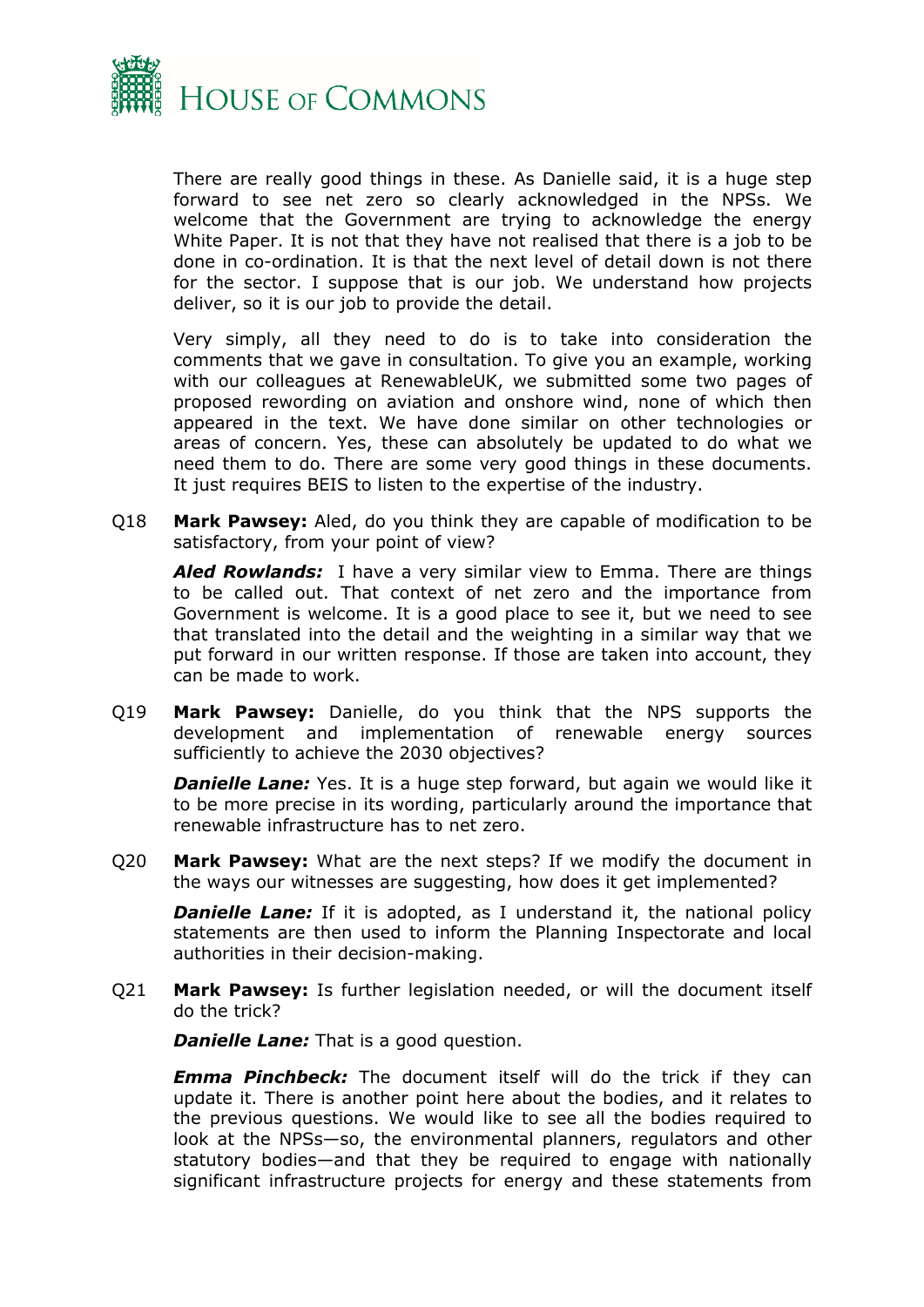

the beginning of projects, and that they have the resources, as Danielle said, to do it.

The Government need to publish these statements. We then need to make sure we have the institutional capabilities to use them and that we are requiring those bodies to engage in the process with industry. That is because of the speed point.

I have one very last thing. We would like to see them regularly reviewed. Not only do we want the Government to get them right this time, we have all talked about the speed of change and the need for flexibility. We would like to see these undergoing more regular review. In some ways, that would solve some of the problems and challenges we are outlining here. We would like to see them reviewed at least five-yearly, if not more regularly.

Q22 **Mark Pawsey:** Emma, in your remarks and your written evidence you mentioned the need for new technology and no direction. You spoke about that in respect of hydrogen. Can that be included? If it were included, would the documents have greater weight and be more useful, in your opinion?

*Emma Pinchbeck:* To be fair, the original published consultation said that the Government would put in more detail on hydrogen once they had published their hydrogen strategy, which of course they have done now.

The second reason they gave for there not being detailed comments on hydrogen in the policy statements and keeping it to the overarching statement was that they felt that there would be too many different developments in hydrogen going forward to be clear. We disagree with that. We think that there is more than enough, now that they have a hydrogen strategy, to be able to put some detail in. By the way, that also goes for the Environment Act in 2021, biodiversity net gain and the decarbonisation readiness consultation I referred to. They just need to update this document in line with where policy is now.

Q23 **Mark Pawsey:** Paul and Aled, does the NPS contain enough guidance to energy generators and transmission operators on how to deal with community mitigation? How does it deal with that?

*Aled Rowlands:* This is a very important point. All of us in the industry, and I am sure on the Committee and in Parliament as well, want to take society with us as we go through this transition. As I have outlined, the amount of projects from National Grid and from other generators and network operators is going to increase significantly. The parts that I mentioned earlier around the environmental impacts are very important. When we develop schemes, we try our best to avoid impacts. Where we cannot avoid them, we mitigate them. That is a very important part and principle for us to be taking into the national policy statements.

It is a question often asked of us from communities: "Okay, we understand that you need to do this, but what do we get out of it?" I am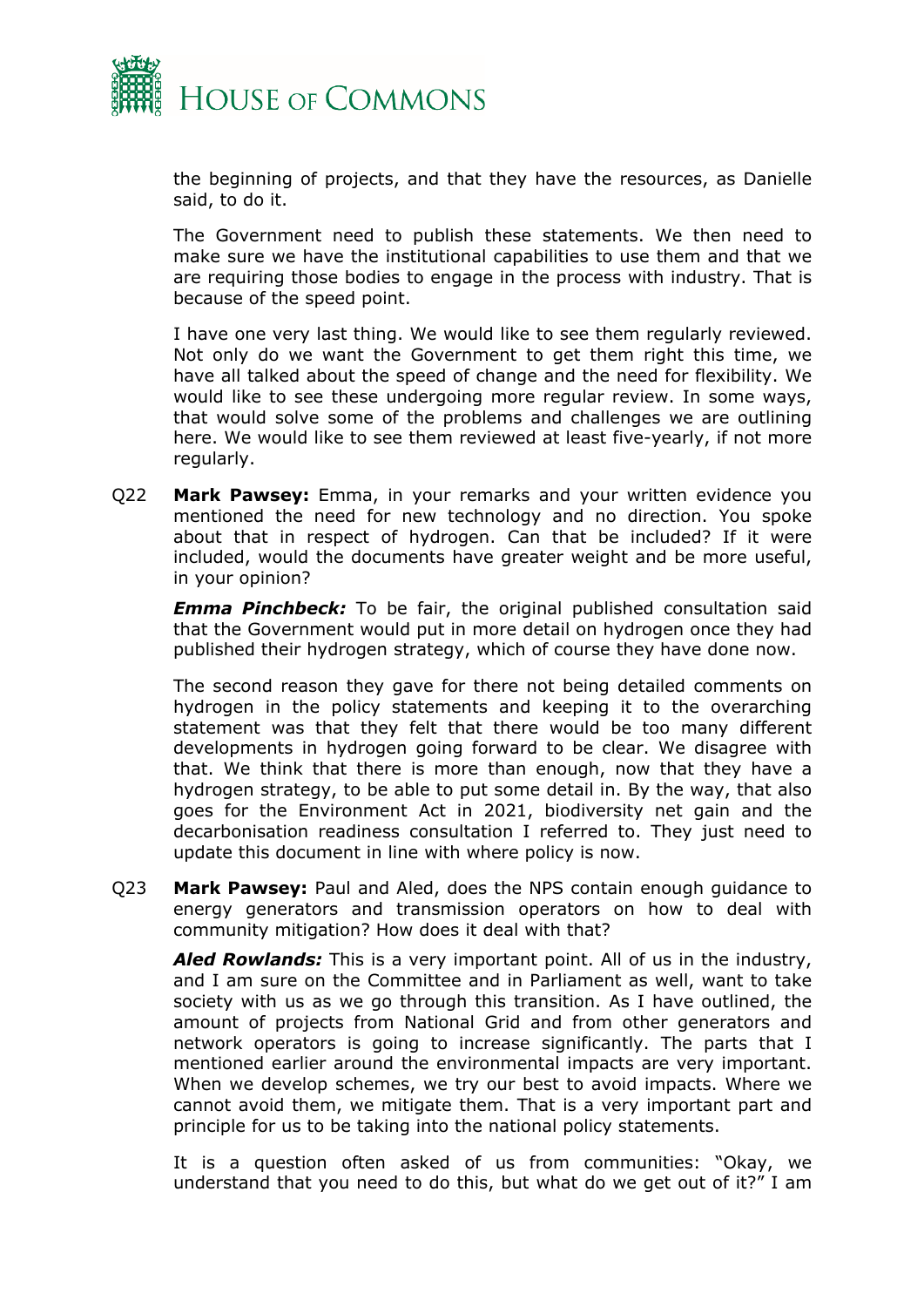

not talking, usually, about them asking for a blank cheque to develop sports grounds or something, but genuinely how they can benefit from this green energy that is coming through their constituencies. The NPSs are silent on that community benefits side.

We think that there is a role for them to be more explicit and clear about what Government expect organisations like National Grid and others to do in this community benefits space. How could we help with decarbonising local authorities, for example? How could we help with environmental benefits that are not directly connected to our infrastructure but more in a rural area? The points I have made previously about clarity around impacts and the ambiguous words they are using is one side of it. There is definitely a role for them to say something around community benefits, which they are silent about at the moment.

Q24 **Mark Pawsey:** Paul, a greater use of electricity for EVs and heating will require upgrading of our local networks. How does this address the issues that you have with engagement with communities and mitigation of the works that your association will be doing?

*Paul McGimpsey:* In terms of the NPS, there is the focus within that on undergrounding, which would certainly stave off many of the concerns that our local communities have with regard to overhead lines. Obviously there is a cost associated with that and that is something that would need to be engaged through our regulator, Ofgem. On the whole, Aled has picked up the key points, from both a transmission and a distribution perspective.

Q25 **Alexander Stafford:** Very quickly—I know Emma has already touched on this point—do the revised draft NPSs do enough to discourage or block the building of infrastructure that emits greenhouse gases and generates energy using fossil fuels. Emma, you have already touched on the issues of planning for non-fossil fuels, so do you want to reflect on the fossil fuels side of things?

*Emma Pinchbeck:* To amend my earlier cynicism, other good things in this draft that we welcome are definitely the current position on the phase-out of coal and large-scale—*[Inaudible]*—generation. To reiterate, the view of the electricity industry now as a whole, as we said before the COP, is that we can decarbonise the power system in the 2030s, but in the UK that will likely be a technology mix. This is the thing that the NPS has to balance.

You are talking majority renewables and we certainly think that the NPS needs to do more to speed the deployment of renewables up and prioritise them. The rest of the mix is going to be made up of plant that we expect to convert to hydrogen and carbon capture and storage, so gas plant biomass with carbon capture and storage and BECCS. Again, it is a co-located piece of infrastructure. Lastly, the CCC has said that you need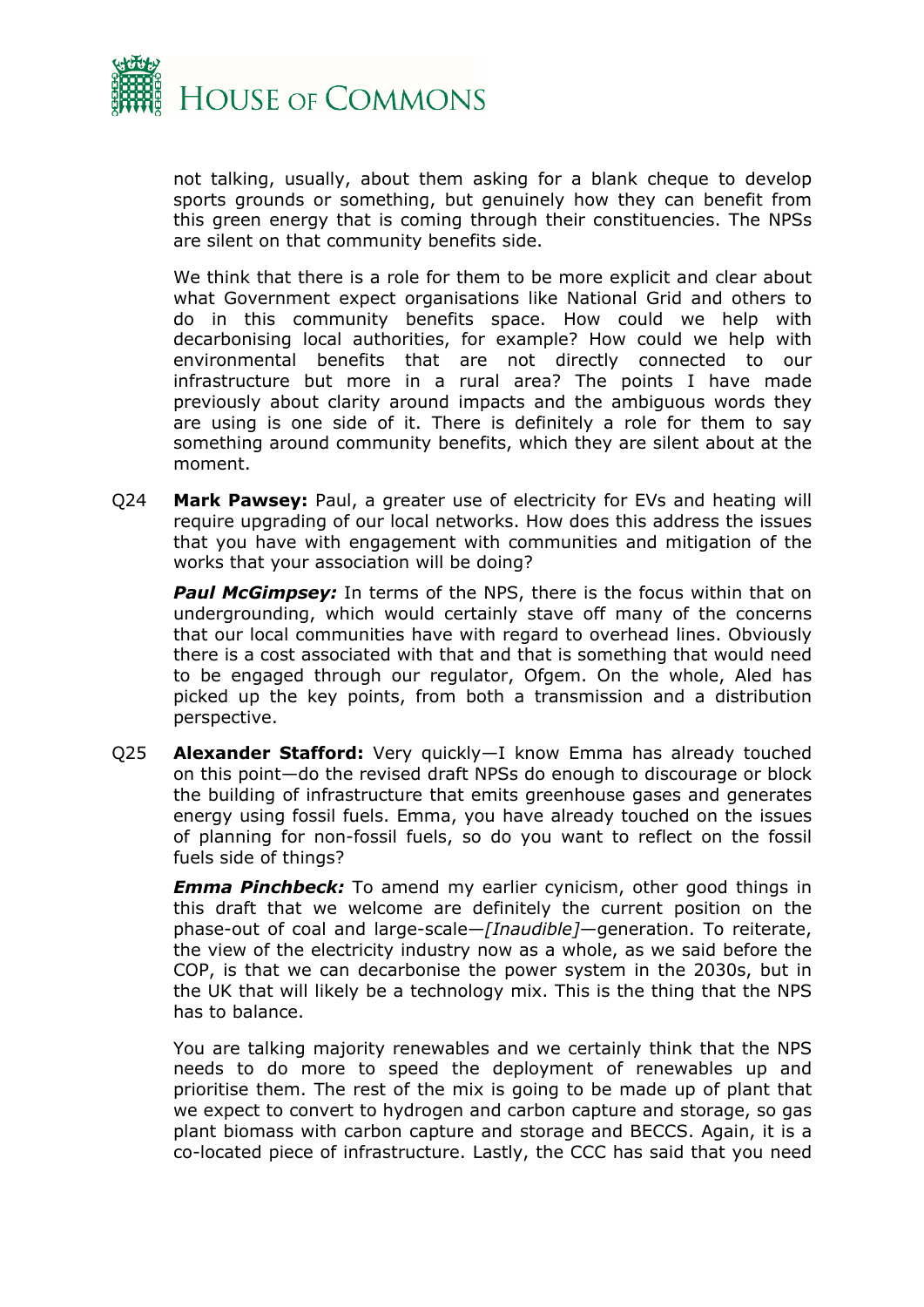

to keep some unabated gas plant on, as well as nuclear, to provide some security in extreme weather events.

Making sure that you can do that full range is important. We have said, in relation to the statements on gas, that, first, we thought it should have been about thermal generation as a whole and looking at things like CCUS and hydrogen. Secondly, we would really like to see these positions updated to take into consideration the new standards that are coming for all plants to be ready to convert to hydrogen and CCUS. At the moment, there are limits on plant that are 300 MW and above having to be ready to convert to hydrogen and CCUS. That is changing for it to be all plant, but it is not reflected in these documents.

There are two key points. You need to reflect on technologies. You need to prioritise the renewables development. You need to make sure, where plant is sited, that it can be sited in places like industrial clusters or heavy associated infrastructure. Lastly, we should be making sure that it is conversion-ready and updating the most modern requirements elsewhere in these statements.

Q26 **Alexander Stafford:** To clarify on your points, you are okay at Energy UK with infrastructure that emits greenhouse gases, as long as there is CCUS to abate that, in moderation.

*Emma Pinchbeck:* It is for a really basic reason. Everyone knows what my position on climate change is, so you can take it that this definitely about the transition. Over the next 10 years, we know we need to maintain our existing plant. Some of that plant will convert. It is making sure in planning decisions that plant that we know is probably going to be the plant that converts over to hydrogen and CCUS, or any new plant that we build because it is in a better place for doing hydrogen and CCUS, for example near industrial clusters, can be built for it to be hydrogen and CCUS-ready, and genuinely so.

The other complexity is making sure that you have the unabated gas that the CCC says we need for backup for blackouts, emergency and providing system security services. Making sure you do that and you get to where the Government have to go overall is a combination of really good planning but also very clear energy markets. As well as this piece on planning, getting that energy mix right is about what the Government do on, for example, EMR.

We are happy, overall, with the strong narrative on net zero. We are very happy with what they are saying on coal phase-out. We would like more wording on hydrogen, CCUS and other technologies, partly for this reason.

Q27 **Alexander Stafford:** Moving on to the nationally significant infrastructure projects, does the NPS adequately recognise the nationally significant infrastructure projects in reducing the impacts of climate change?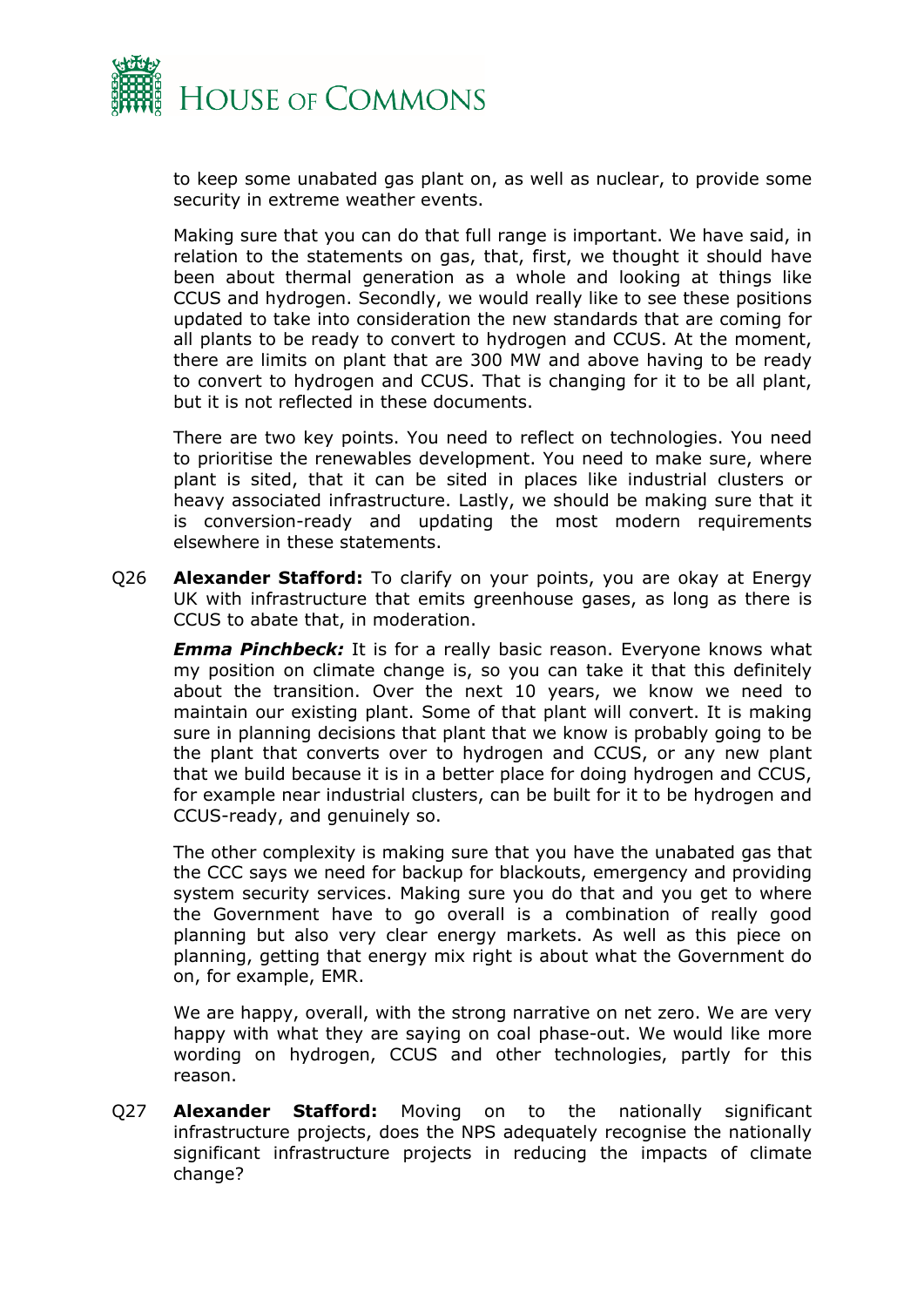

*Emma Pinchbeck:* No, we do not think so. It is Aled's point at the beginning. We would really like to see more weighting given to the emissions reductions you get from particular energy projects. We would like to see not just the overall narrative about the contribution that decarbonisation of power and the energy system will make to the Government's net zero target but actually some helpful removal of constraints and barriers to getting there. We would also like to see the full range of technologies we know we need reflected in this. For us, no, it is not enough.

**Danielle Lane:** Emma has elegantly outlined my own points, but I would reiterate that we firmly believe that the NSIP documents now need to be strengthened and push for a greater recognition of what needs to be done in order to deliver.

Q28 **Mark Jenkinson:** I have some questions specifically for Aled. We have heard about some of the challenges and perceived deficiencies of the NPS. Do you think the Government have adequately considered the cost implications and is there anything in there that could discourage things that are beneficial for clean energy generation, in your opinion?

*Aled Rowlands:* I do not want to come across as a cracked record, but one of the things I would certainly say is that the pace of delivering these brings many benefits. Cost is part of those, and I mean cost financially as well as cost environmentally. As Emma mentioned at the beginning, it takes many years to consult on these projects to get them consented to, using the current national policy statements. We do not see the step change in order for us to be able to go through that in a quicker and more appropriate way to do that. Obviously there is a cost in order to be able to do that.

One thing that is becoming more clear as we work through this process is that environmental benefits, and even bringing forward projects and getting them delivered earlier, means there is less  $CO<sub>2</sub>$  going to be released from having to use energy sources elsewhere.

There is a point as well around the constraints. When we are talking about the offshore wind and 40 GW, there is a tendency for us to concentrate on the coastline itself and the impacts that we are going to have bringing energy projects immediately on to the east coast, as we currently are. We need reinforcements much further into our network. In essence, energy was being generated in the north and flowing south, in the main, into our cities. Now it is going to be coming from the east and going across to the west, so a different flow, so a rewiring is required from that.

One project we have at the moment, for example, is just north of York, called the Yorkshire GREEN project. That is directly connected to onshore wind from Scotland coming in in subsea cables, offshore wind coming into the north-east and interconnectors coming into the north-east. I do not think the people of York consider themselves to live on the east coast,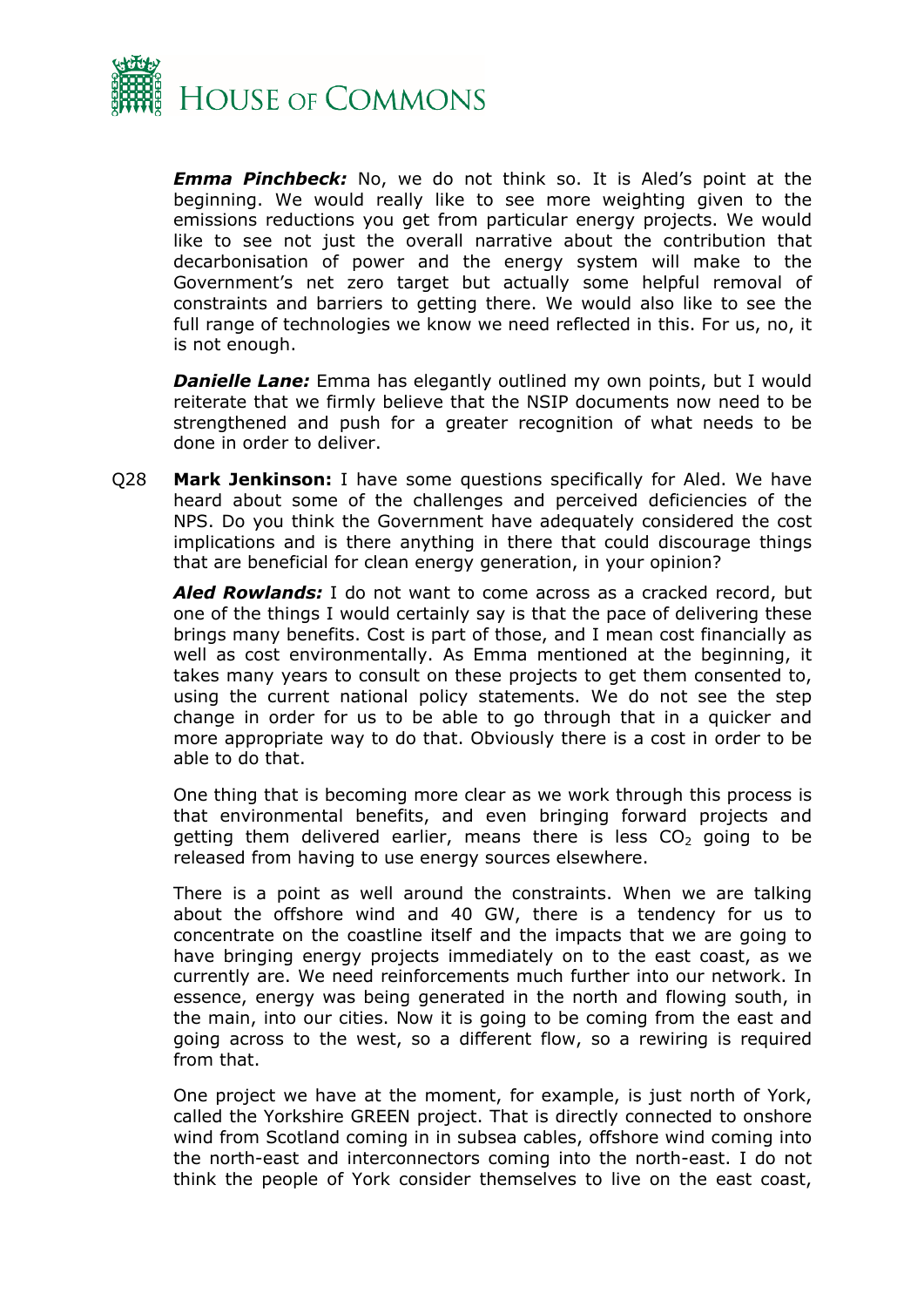

frankly, so there is something there around that network. That pace in order to be able to deliver projects in the way that is right for society, that fairness for society, for us to have the right conversations at the right levels, is very important.

Q29 **Mark Jenkinson:** Do you think the statements reduce or increase the red tape that impacts on that pace?

*Aled Rowlands:* That is a difficult question to answer. In some ways, it increases it. In some ways, it reduces it. I will give you two examples, one of which is that it is giving us clarity on the way that we should create connections through designated areas, areas of outstanding national beauty and national parks. Previously, technically, we would start with an overhead line route through those areas, pylons through national parks and AONBs. Local people and local authorities would object to that and we would look at ways to mitigate, usually by putting them underground.

These policy statements jump to the end of that conversation. Now the wording is that there is a strong starting presumption for all connections to be underground in those AONBs and national parks. That takes us further along. That conversation does not need to happen. We can jump to a further point further down the line. To be clear, the flip is also true. Outside of those areas, the strong starting presumption will now be pylons and overhead lines. That was in the previous NPSs, but it is now more explicit and clearer from that.

The other example I would give is the one I gave earlier, which is that idea of ambiguous language and trying to do the right thing, which is maximising something, minimising something, and the appropriateness of our response. We are looking for crispness and clarity from Government and Parliament about what they expect to see, so that therefore speeds up the process in order for us to get there.

Q30 **Mark Jenkinson:** On your first example of the starting point being the underground lines in areas of outstanding natural beauty, for example, that will add significant cost. Is that offset by the inverse outside of those areas, or is our starting point that it will, ultimately, be more expensive?

*Aled Rowlands:* We have almost got to that position by default in the current national policy statements. This brings that conversation upfront. Putting cables underground is significantly more expensive, I think as Paul mentioned previously. From a National Grid perspective, it is somewhere between four and 10 times more expensive to put something underground for the equivalent amount of electricity as it would be to putting it on overhead lines on pylons.

Interestingly, because of the planning system, we tend to be able to consent underground cables faster than we can overhead lines, so there is a saving in development costs in that as well. I do not see that part of it being a significant cost change to what we currently have.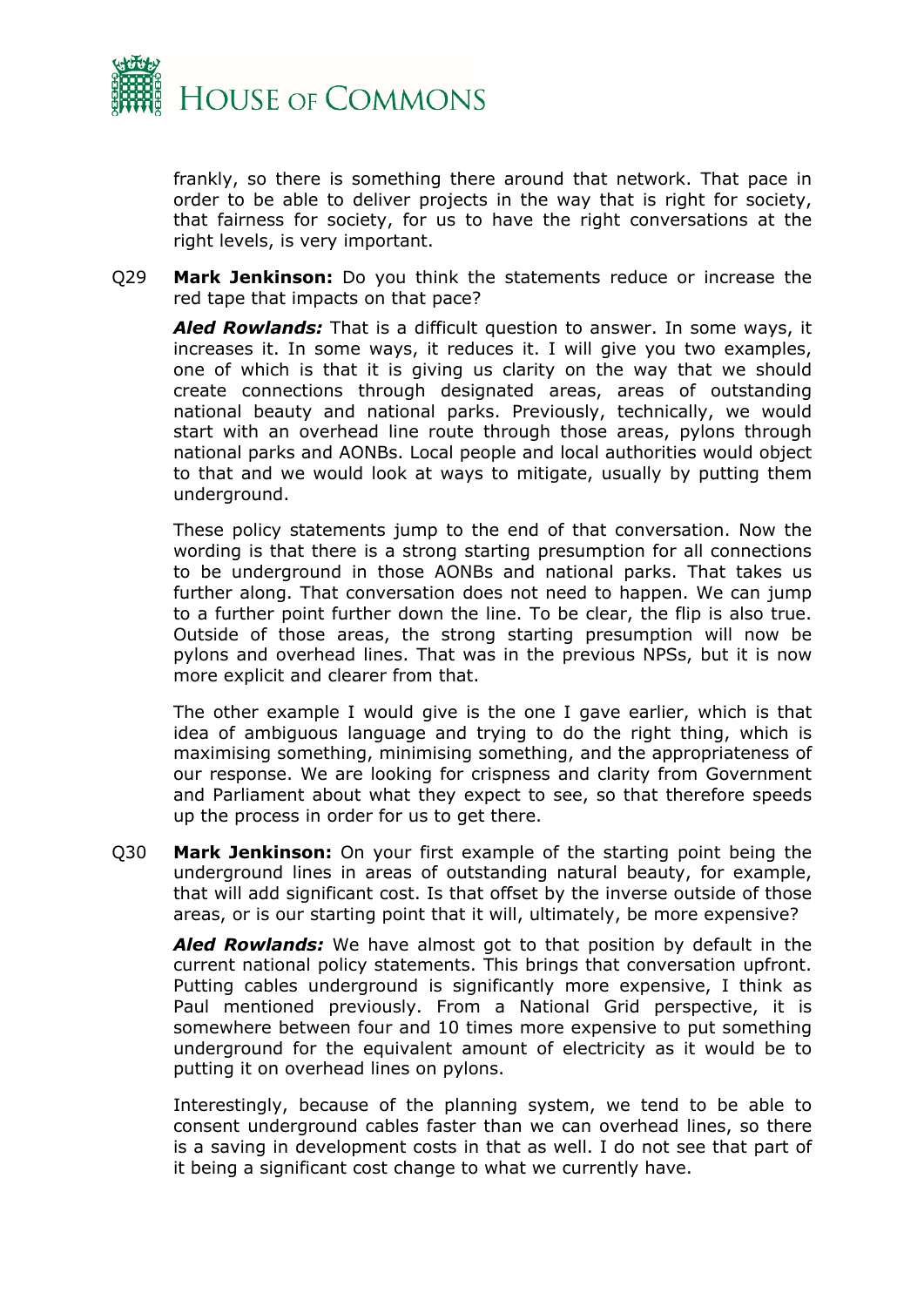

*Emma Pinchbeck:* I would like to add a specific example, which I mentioned earlier, where we are worried about costs. That is on the relationship between the aviation industry and the renewables sector. For the Committee's benefit, as turbines get taller the aviation sector is a constituency we have to deal with in terms of any planning and consent, because of flight paths and radar.

At the moment, basically, the onus has been put completely on the renewables industry to bear the costs of mitigating for aviation routes, including for quite expensive radar approaches. We have been asking for a long time for that to be more of a collaborative process, particularly given that, in the Government's net zero ambitions, we are expecting to see a reduction in aviation locally. In planning at the moment, the priority is given to local aviation development and the costs of projects put upon the renewables developers. That goes completely against what the Government are saying in their own net zero strategy.

We would really like, at the very least, that to be a more collaborative approach. We put in significant and expert wording, drafted with the industry, on this and it was not taken into consideration by BEIS. It is a really concrete example of where there are going to be more and more additional costs for the sector.

*Paul McGimpsey:* I want to add to the point that Aled made with regard to undergrounding in national parks, etc. From a distribution perspective, whenever we are designing new connections, etc., we have an obligation, which is called the minimum scheme requirements. Minimum scheme requirements will end with being an overhead line. We have found in certain instances that it was always going to be the case that that a cable was going to be required, but we had to go through that loop. It delayed completion of schemes. It added extra internal costs. We see this confirmation and clarification in the NPS as being valuable on that point.

Q31 **Mark Jenkinson:** Danielle, before we move on, have you anything to add?

*Danielle Lane:* No, everyone has made the points very clearly.

Q32 **Paul Howell:** I would like to move the discussion on to security of supply. Aled, we have listened to a number of things today, ranging from the North Sea Link into Norway, to the changes that are required because of the carbon changes that we are going to need in terms of supply, to the fact that there are so many potential frustrations in planning processes. If you are starting at a macro level, in terms of security of enough supply coming in, how does the NPS protect the security of supply, or does it? Could we start a discussion around that, please?

*Aled Rowlands:* The context is that the Climate Change Committee talks about having to quadruple the amount of energy generation, we are going to double the demand we have for electricity and we will need to double the capacity for the electricity that moves across our country.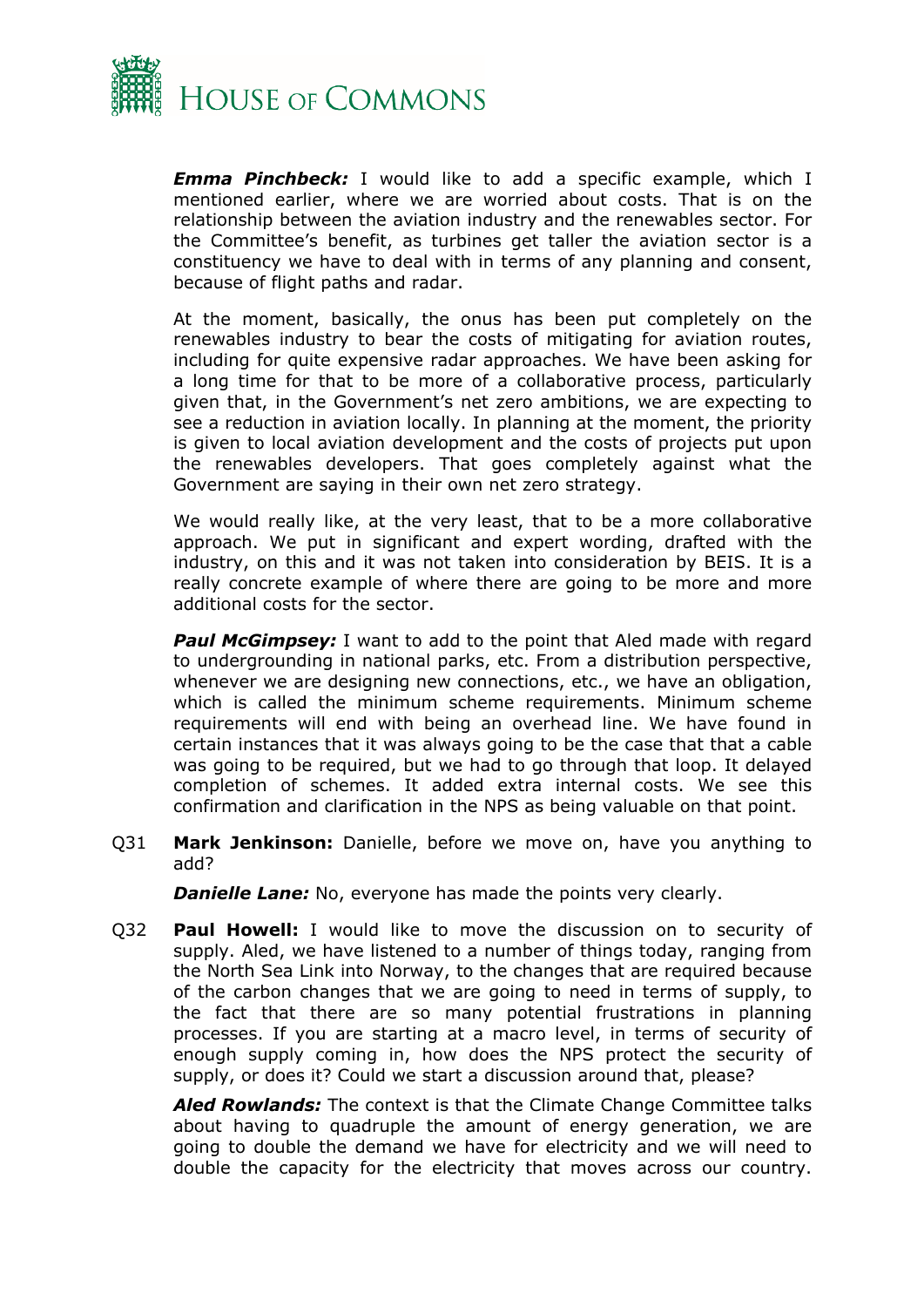

Security and quality of supply is absolutely paramount to National Grid in all the things we do. We fully understand the responsibility we have to society in order to be able to transmit the energy that is generated elsewhere around the country as well.

The power that is on the network itself sits with the system operator, which is a legally separate part of National Grid. From a National Grid electricity transmission perspective, we do not see any reason why the different types of technology are going to fundamentally impact security or quality of supply. Perhaps Emma or Danielle might have a view from a generator's perspective.

Q33 **Paul Howell:** Before I move on to them, part of the question is how the actual policy statements impact on that potential security of supply. Is it a step in the right direction? Is it going to be a frustration? Is it positive or negative, basically?

*Aled Rowlands:* The context that is drawn around the policy statement is absolutely welcome, putting right at the top that climate change support, achieving net zero and Government targets on that. That was not there 10 years ago, when these policy statements were created initially, so that is very welcome. As I said previously, we need to see that weighting and importance hard-written into the policy statements, so that these projects can deliver at pace.

Q34 **Paul Howell:** Do you think that that clarity itself means that there is a better chance of security of supply?

*Aled Rowlands:* When we speak with local communities, the conversation usually now starts with, "We understand climate change. We understand we have to do things differently, but can you assure us that this is needed? Can you assure us that you are going to mitigate this as best you can?" That is a very different conversation to what we would have had five years ago, so that is helpful, but we need to see more than that. We need to see practical applications.

Q35 **Paul Howell:** Emma, I will add a little bit more into the question for you, if you could build on what Aled said. In your written evidence, you said that unabated natural gas is an important component of the generation mix and that some might still be present on the system beyond 2035. Do the policy statements need to better reflect the need to enable the maintenance and optimisation of existing assets prior to the future installation of carbon capture and storage or conversion to hydrogen?

*Emma Pinchbeck:* It is clear we are on the road for the next 10 years to a very different energy system. I welcome what Aled said and what we have been saying for this whole panel. The management of the next 10 years and the speed of the consenting and planning process is the single most important factor in security of supply. We are confident that the end system is a secure one, albeit a very different one.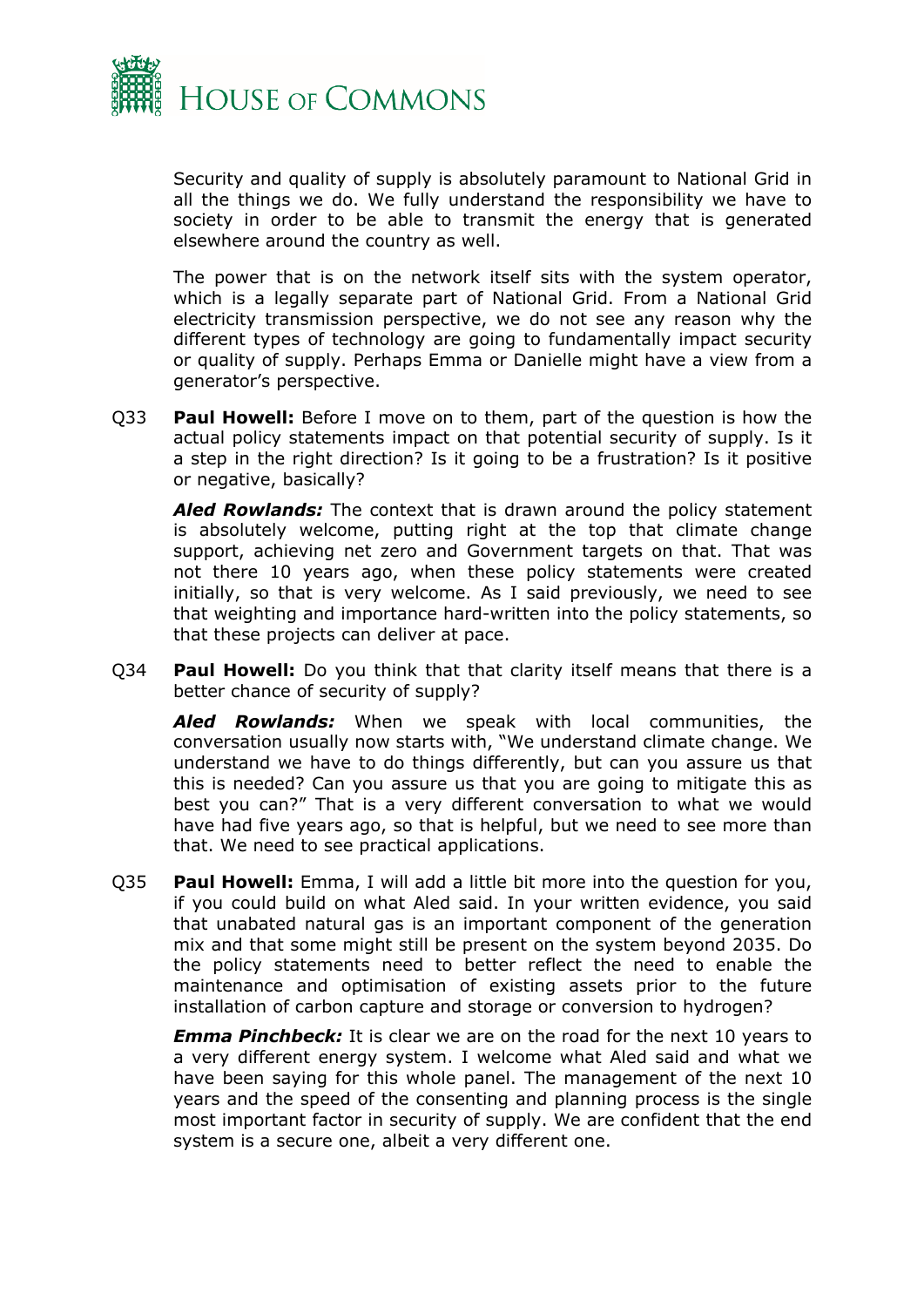

On unabated gas, that is a reference to the CCC's sixth carbon budget, where it talks about having to keep some unabated gas plant on the system in the event of some kind of unforeseen emergency where they need to turn something up. Therefore, you want to make sure that you have that plant that can do that. Particularly then, on top of that, over the next 10 years as we do this transition and it gets a bit crunchy as we bring lots of renewables on, bring EVs on and go through the process of transition, you want to make sure you have secure supply, first to keep the lights on and secondly to keep the public permission there to do the changeover. You want to show that you can do this and do it efficiently and effectively.

We want to make sure, in these statements, that the full range of technologies we know we need in the 2030s are there. We also want to make sure that there is language in there on maintaining the assets that we are going to keep on up to 2035 and then anything that we might keep on after. That is quite a difficult planning choice. As I said, you get the language clear enough in these and you have specific language on the technologies that we need and it is not just in the overarching narrative. Then you also have market design that delivers those technologies. It is that combination of both that gets you to the system in the end.

Q36 **Paul Howell:** I will make a comment on that. I do not know whether Paul or Danielle want to come in and refer to things here. It appears to me that we have this massive change to go on to get us into the right place carbon-wise. There is a lot of rhetoric in the press and in the public domains about throwing out things too early and transitioning too quick and therefore not leaving us in a position of integrity to get us forward.

As you have said yourself, we need to make sure that the public continue to buy in to the process that is there and understand the things that are necessary to change. A lot of them understand that there are certain elements of the debate that seem as though they want to throw everything out too quickly. I do not know whether that is just press or reality. Could I ask either Danielle or Paul to comment first and then I will come back to you, Emma, to wrap up on that one before we move on.

**Danielle Lane:** Some of this is an issue of timing. We know that we have ageing infrastructure that we need to replace. At the moment, it is taking near enough 10 years to get a consent for an offshore windfarm. If we are going to deliver the new infrastructure, renewables is the choice that has been made here. It is not a case of "Do we prioritise extending the life of existing infrastructure first?" It is how we make sure we are ready and we have new infrastructure that can be built.

That is why these statements are so important. We have to have the clarity here that allows us to bring forward good projects more quickly, so that we can maintain security of supply and deliver the net zero targets.

**Paul Howell:** Thanks, Danielle. That is quite lucid.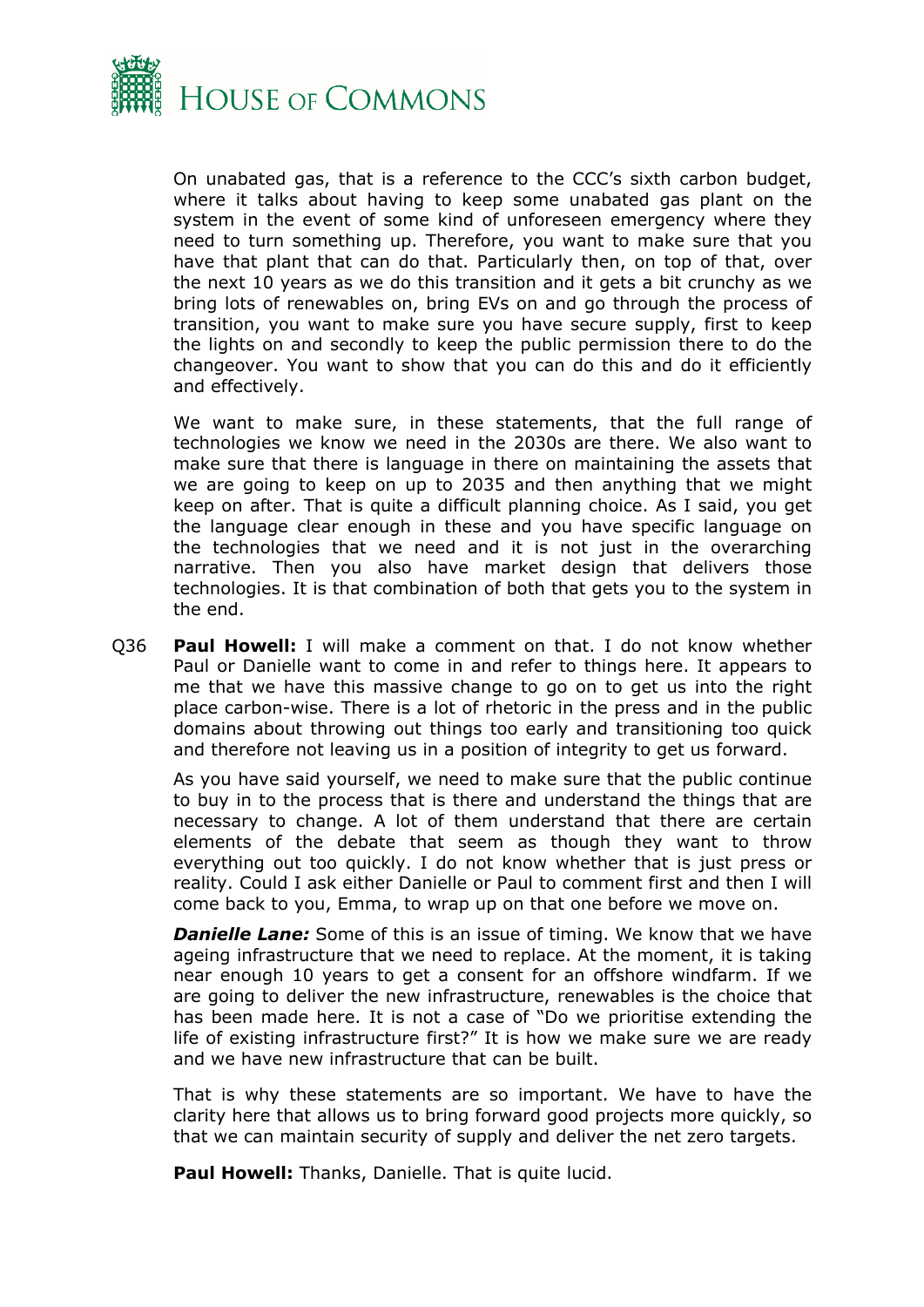

**Paul McGimpsey:** I would certainly back the comments that Danielle and Emma have made. Regardless of the voltage level, there are going to be significant increased demands on the network, which is going to require new infrastructure. Planning is absolutely key to that. We are already engaged with BEIS on this point about what changes can be made, both longer-term and shorter-term changes. It is absolutely key and we have to get that right.

*Emma Pinchbeck:* To finish, on the subject of banning things, as we said, we welcome the exclusion of coal generation now from the NPS. Where you have technologies that are no longer compatible with the Government's net zero strategy, it is right that your planning strategy reflects that. It is the same point that I was making on aviation. What the Government are saying on net zero does not match up to what they are saying in these documents. From the sector, there is a very clear message that we want to deliver this. We want to go to the sixth carbon budget. We are ambitious about doing it.

On the economics, the economics are now very clear. Green electrons and renewables have won the argument. We are busy reorientating the system around those principles. In terms of planning and these NPSs, we do not want to put barriers and constraints in place to any of the things that we have said that we need. We have said that we need a full range of technologies and we need to speed up the deployment of some of them, namely things like renewables, onshore wind, hydrogen and CCUS.

Everything we have been saying today has been about the industry being prepared to make those changes happen and being confident that we can do it, but being very worried that these statements will slow us down in some way. That is the main point. We are fully on board with the overall direction; it is the journey to get there that has to be managed.

*Aled Rowlands:* I would completely endorse what Emma said at the end there. We are all keen to do our part and deliver, but we need Government, our supply chain and society to all be with us as part of that, if we are to achieve what the Government want us to achieve

Q37 **Paul Howell:** I am taking from this that one of your biggest concerns is the time it takes to get planning in. Hopefully the policy statements facilitate a quicker process around that.

*Aled Rowlands:* The way these policy statements should be judged is on whether they speed us up and get us to the place that the Government want us to be, because we do need changes in order to reach Government's ambitions.

**Chair:** Thank you very much. I am now going to bring this session to an end. Thank you, Aled Rowlands, Emma Pinchbeck, Danielle Lane and Paul McGimpsey, for your contributions this morning.

#### <span id="page-19-0"></span>Examination of witnesses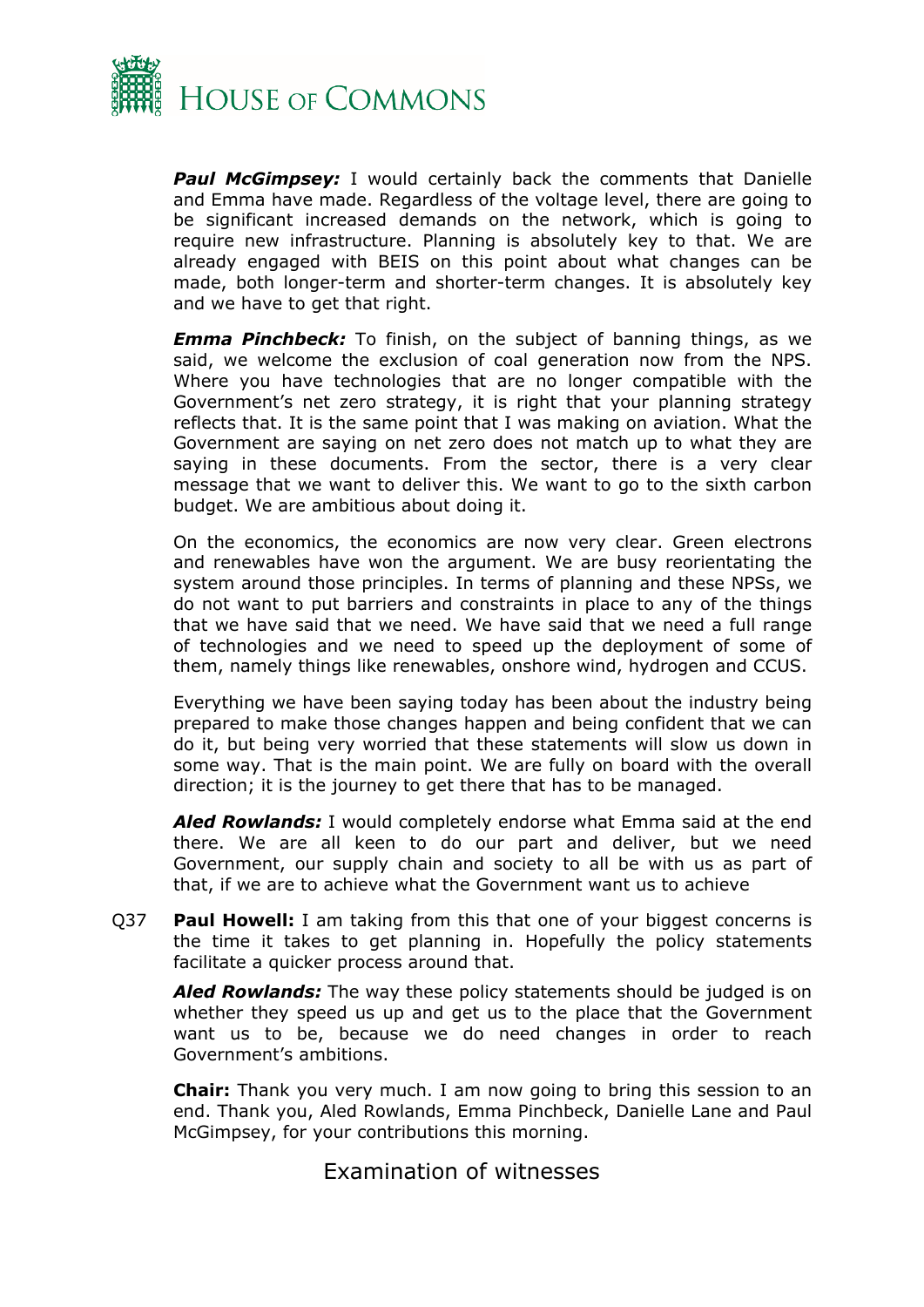

Witnesses: Chris Richards and James Richardson.

**Chair:** We are now going to move on to panel two and welcome on to the screen James Richardson from the National Infrastructure Commission and Chris Richards from the Institute of Civil Engineers. Good morning to both of you.

**Alan Brown:** Could I just make a declaration? I am a civil engineer by trade, and I am a fellow of the Institute of Civil Engineers, just to put that on record.

Q38 **Chair:** My first question, gentlemen, is on the implications of Storm Arwen. We have heard that distribution networks are outside of the national policy statement, and that has been where most of the issues are. James Richardson, from the National Infrastructure Commission's perspective, has there been enough investment in distribution networks to deal with these types of resilience issues?

*James Richardson:* First of all, let me express my sympathies to those who are affected by this. It is an awful issue for people. It is very challenging. We are going to see more of these kinds of storms. We are going to need more investment on this. In our resilience study a couple of years ago, we set out a three-step process that we think is needed here.

First, we need Government to set out what the resilience targets are. What is society willing to accept here? One of the lessons from this is that we may need to think about this not only in terms of the frequency of these events at national level, which is in the existing framework, but also their longevity in terms of how long it is acceptable for people to be off the power system for and what kind of backup systems can be provided to people in these situations.

Secondly, we need the regulator to run regular stress tests. This is partly the response to some of the questions you were asking earlier about whether we were thinking about which way the wind might blow or whatever. We need to be testing the response of the systems that we have to the kinds of shocks that we might expect to see. If you do not do that, with the best will in the world, you are going to get caught out. It is always very hard to think about these low-probability, high-impact events in advance. You have to force that into the processes. As we have learned time and again with major shocks, it is no good waiting until the thing happens and then saying that you will learn lessons. You have to try to get ahead of that.

Thirdly, of course, you need the operators to act on those stress tests and invest, and you need regulators to facilitate that. We will need more investment in resilience, because the pressures on the system from climate change are rising. That is inevitable, but you need an end-to-end system that allows you, as far as you can—it will never be perfect, because there will always be something you do not expect—to get ahead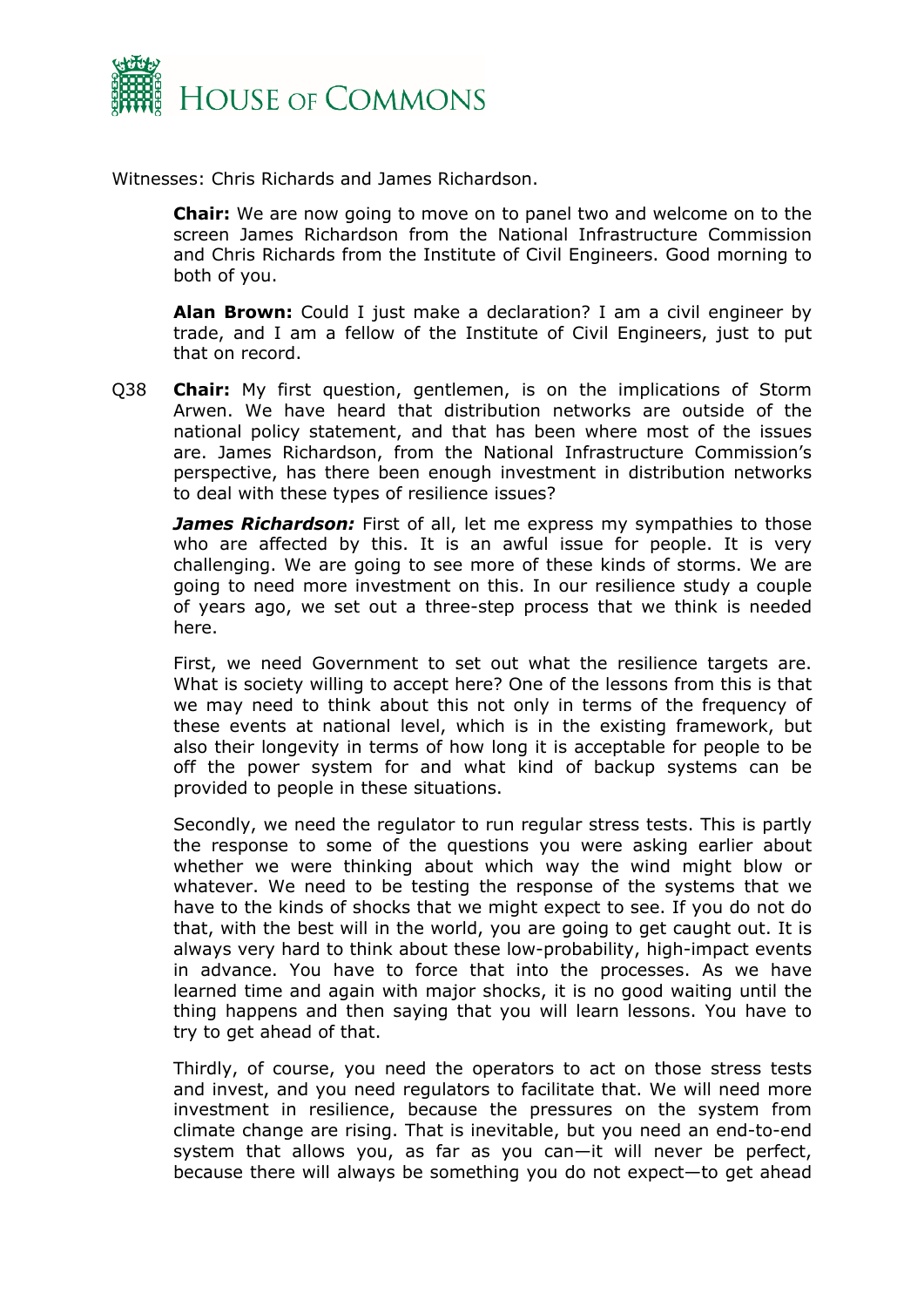

of these kinds of problems and say, "What do we expect to see? Is our system resilient against the shocks that we might see? Can we meet those standards?" and then to require operators to act on that and to ensure that investment flows to enable that.

Q39 **Chair:** I just want to check my understanding. Presumably these stress tests have been happening. This is not the first time that extreme weather has caused problems that have led to these types of issues. It is not the first time that we have said that we need to learn the lessons. My first question is whether the stress tests have been happening. Secondly, if so, why have they not led to investment to ensure resilience against these types of weather events?

*James Richardson:* There is not a systematic process. It is certainly true that individual companies will operate stress tests and will look at these things. We are saying that you need a systemic view, in the same way that we have in the financial sector.

Q40 **Chair:** I am sorry to interrupt, but can I just check something? It is the responsibility of the companies to do the stress-testing and that is not supervised by Ofgem.

*James Richardson:* That is my understanding of the current situation. You may wish to check with Ofgem, but it is not done on a system-wide basis. We do not say, "We are going to stress test everybody's system against a set of shocks", in the way that it is done in the financial sector.

Q41 **Chair:** If that systematic stress-testing had been done, it presumably would have highlighted a resilience issue and therefore the need for further investment. We heard earlier from the Energy Networks Association that the amount of investment that has happened is around £700 million. I cannot remember over however many years that was delivered. To me that seems quite small. From a National Infrastructure Commission perspective, do you have a view about the amount of investment that should have happened and has not happened?

*James Richardson:* We have not done an estimate of the figure here. It is important to recognise that, whilst it is not much comfort to those affected, these incidents are pretty rare. There is not necessarily a large backlog today. The issue is more that we must expect these incidents to become more frequent in future. That is going to require an increase in investment.

Q42 **Alan Brown:** Can I just ask James a question first? We heard in the last session that it takes nearly 10 years to get an offshore wind consent. Developers then have to access the market through the CfD bidding process, and then there is a construction phase. That is a huge timeframe. Taking that into account, is deploying 40 GW of offshore wind by 2030 a realistic target? If so, is the NPS going to do anywhere near enough to speed up the process?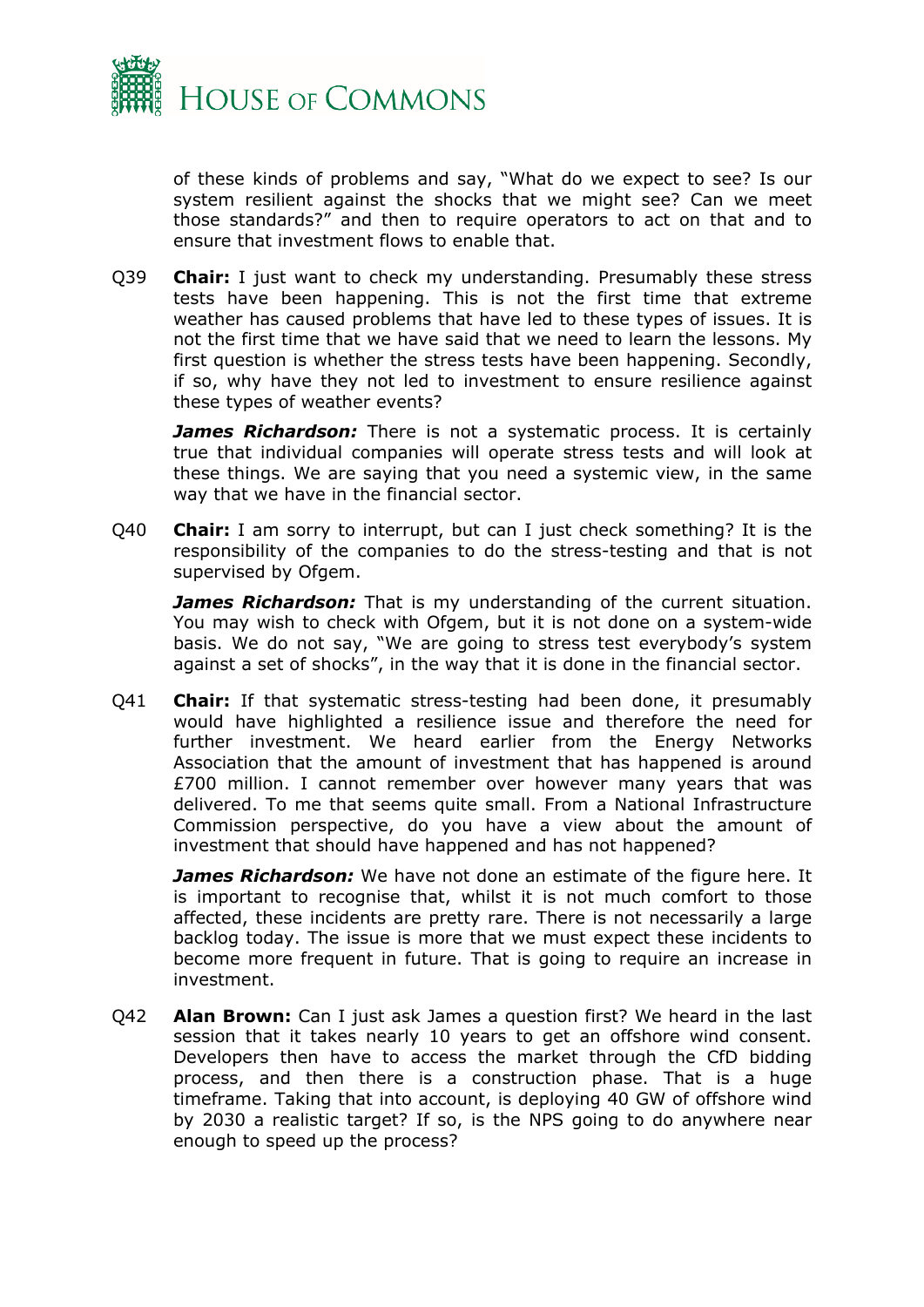

*James Richardson:* We think it is a realistic target. It is a somewhat faster rate of deployment than we have achieved to date, but it is not massively outside the envelope of what has been delivered. We think it can be done, and it is of course extremely important that it is done.

As you have highlighted, the pace of the planning system is a significant constraint. Of course, the planning system has to balance a lot of different demands. You cannot simply ram these things through. Somebody mentioned in the last session—and it would be my view as well—that the measure of success for the national policy statement is whether we can succeed in speeding this up.

There are positive things in the NPS that will help with that. There is a strong emphasis in it on the urgency of this investment. It does clarify a number of things that are important. The fact we are now moving to an integrated grid in the North Sea will help a great deal, because it will reduce the number of points of landfall for infrastructure. That has proved a major barrier in the planning system for offshore wind. As others have said, it is not simply about the NPS. It is about the resourcing of the bodies that are involved in that process and other issues and barriers that need to be addressed.

It is about that, but it is also about the Project Speed work that is being led out of the Treasury; it is about the resources of some of these bodies. Together, all of those things have to happen, because we have to speed up these processes while rightly balancing the needs and concerns of local communities and other issues such as biodiversity and so on. All of that can surely be done in less time than it takes at the moment.

*Chris Richards:* I just wanted to add to what James was saying. It is worth considering the wider changes that are happening to the NSIP regime. There is an operational review going on looking at how you can speed things up. The NPS should not be expected to do all the heavy lifting on its own. There is a wider piece of work that needs to take place to make sure the system as a whole in terms of how we take these decisions is improved.

Q43 **Alan Brown:** If you look at the system as a whole, does the revised NPS align itself properly with the latest policy developments? For example, the net zero strategy and the Government's ambitions on carbon capture and storage already exceed what was previously announced and suggested in the 10-point plan. Does the NPS align sufficiently or are modifications needed?

*Chris Richards:* The first thing to say is that it is a good NPS, judged on the basis of providing certainty for scheme promoters during this recent period that we have heard about where there is rapid change, effectively. Particularly with a focus on that pace of change and, equally, reflecting the continuing uncertainty of some technologies, any update to a document that is now a decade old would naturally be a significant step in a better direction.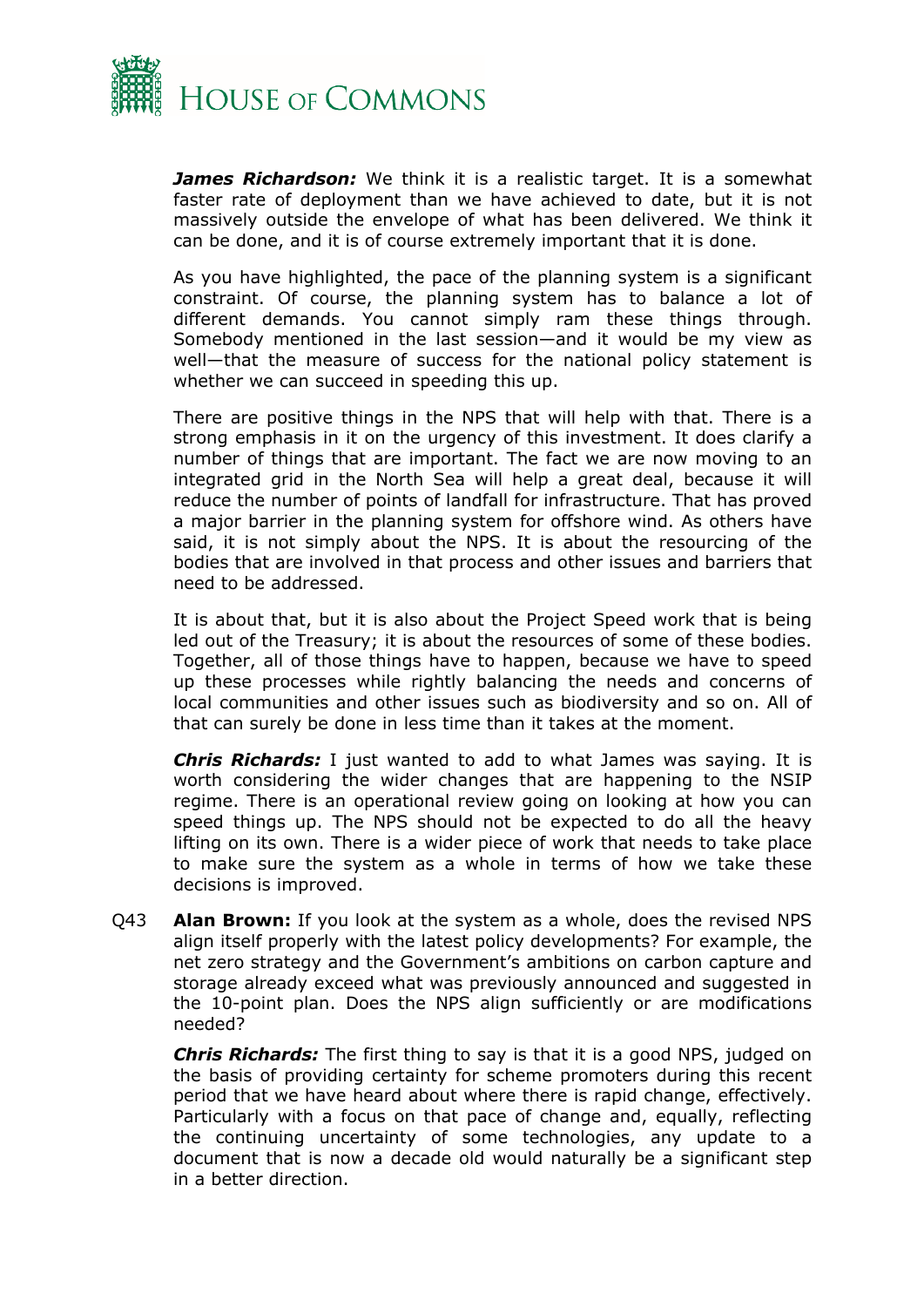

We have seen some good progress over the course of this year in terms of the strategy coming out in the last 12 months, with the energy White Paper and the net zero strategy itself. In the last session, there was a lot of talk about whether or not it goes far enough, particularly on some of those sub-sector issues that have to be looked at. The revision has achieved a careful balancing act to meet that net zero target while ensuring there is enough electricity to meet demand as we electrify the economy.

There are some big trade-offs. It is worth saying that Government will be required to make some big trade-offs from a policy point of view. The impression I get at this stage is that Government are not particularly comfortable with picking winners. The advice from bodies like the National Infrastructure Commission as part of the second national infrastructure assessment will be particularly helpful in giving them that clarity and certainty in terms of where to go next.

We welcome some of the specific proposals, such as on environmental principles, biodiversity net gain and the importance of good design. We can see some of that coming through in terms of the undergrounding of electricity networks as well. It is a good NPS. It is not perfect, but, taking into account the fact that it was a decade out of date and that there are still some significant uncertainties around the role of certain technologies and how they will develop over the next decade, it is in a good place.

Q44 **Alan Brown:** I just have one follow-up question to James. According to the commission's analysis, 65% of Britain's electricity supply could come from renewable sources by 2030. How well does the revised NPS support that?

**James Richardson:** It supports that pretty well overall. We have already heard about offshore wind, which is a very large part of that. It is very welcome that the NPS explicitly references the 40 GW target and the work on a North Sea grid, which is really important for this.

The other new thing that comes through in the NPS is the support for large-scale solar farms above 50 MW. Ten years ago, this was considered uneconomic. Now, these farms are operating without subsidy. It is a huge change there. It really reflects the need for an update here. There will be a significant part of this simply because the unit costs are so low but also because it tends to be sunny when it is not windy and vice versa. It is an implement complement to wind.

We see a need for a quite substantial expansion there as part of the 65%. This new framework should be helpful for that and it also provides helpful clarity on some technical issues around the use of AC or DC in some of the measures, which should just cut through some of the red tape involved in getting permission for these large-scale solar farms.

Q45 **Alan Brown:** Do you share any of the other concerns that were raised earlier about the exclusion of onshore wind from EN-3?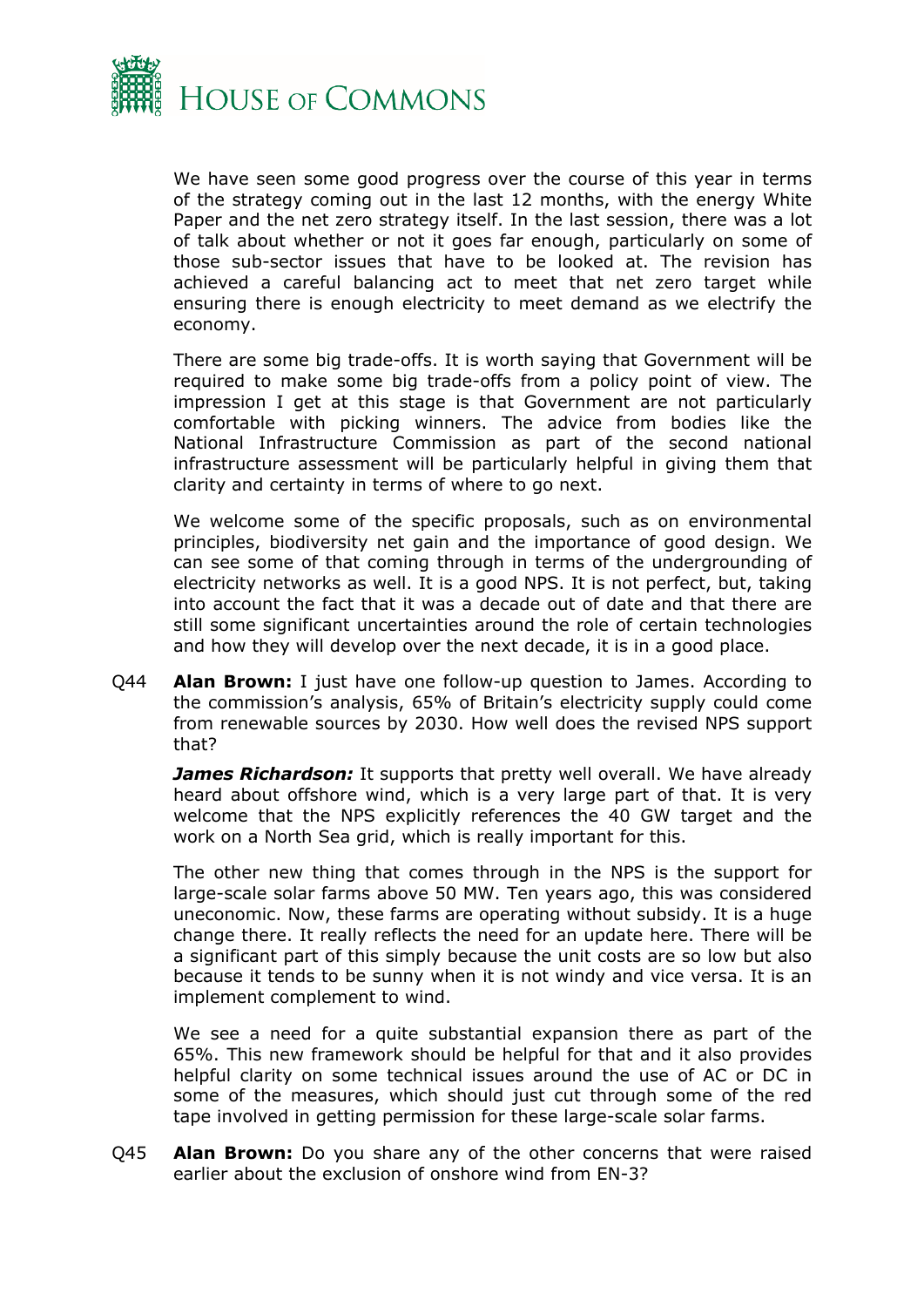

*James Richardson:* It is an important issue. In a perfect world, you would have a supportive regime for onshore wind across the whole of Great Britain. It is clear that in England you do not have that. The planning for onshore wind in England is skewed against onshore wind. By excluding onshore wind from this framework, it leaves these decisions in Scotland and Wales largely in the hands of Scottish and Welsh Ministers. The planning regime in Scotland and Wales is much more facilitative for onshore wind. It is fair to say that a lot of the offshore wind resource, because it tends to be in windy areas, is in Scotland and Wales.

You can deliver the onshore wind that is needed within the planning system that we have, because it can be delivered in Scotland and Wales under the planning systems there. In England, it is certainly fair to say that this does not help with onshore wind. Onshore wind remains difficult to permit in England. That is a constraint. It does not prevent us from hitting net zero, but undoubtedly it will add some cost into the system as a whole.

Q46 **Mark Pawsey:** I wonder whether I can come back to Chris, please. A few moments ago, Chris, you said you thought the Government did not want to pick winners. At the same time you said that it is important for the NPS to provide certainty for scheme promoters. How do we square that circle? Should the Government be picking winners? With their commitment to offshore wind, are they not already doing so?

*Chris Richards:* The specific example that I would give is around hydrogen. We are seeing Government come forward with proposals for pilots around the role of hydrogen and how that will play out. In areas like that, we are seeing Government preferring not to pick winners. On balance, that is right. Overall the discussion around hydrogen is still fairly uncertain in terms of the role it will play.

You are right to pick out things like offshore. There is now clarity. That has now been baked in to the system. Similarly, large-scale solar is also being baked in to the system in terms of this revised NPS. That is what I meant on balance. Where decisions are clear, they have been put into the NPS. That is what makes it a good NPS in terms of the update. Where things are uncertain, it is natural that we leave that open so we can have some clarity and see how things develop over time. The jury is out on some of these technologies.

Q47 **Mark Pawsey:** There is a problem here around balancing flexibility in the statement for areas where we do not yet know enough, for example in hydrogen, with enabling people who want to bring schemes forward to have the certainty to develop them. How would you see that being resolved? How would you like to see it resolved within the NPS?

*Chris Richards:* Within the NPS system as a whole, one of the things we need to look at—we will probably come on to this later on—is the frequency of updates to NPSs and the frequency of updates to the non-strategic aspects of the energy NPS and other NPSs as well. We need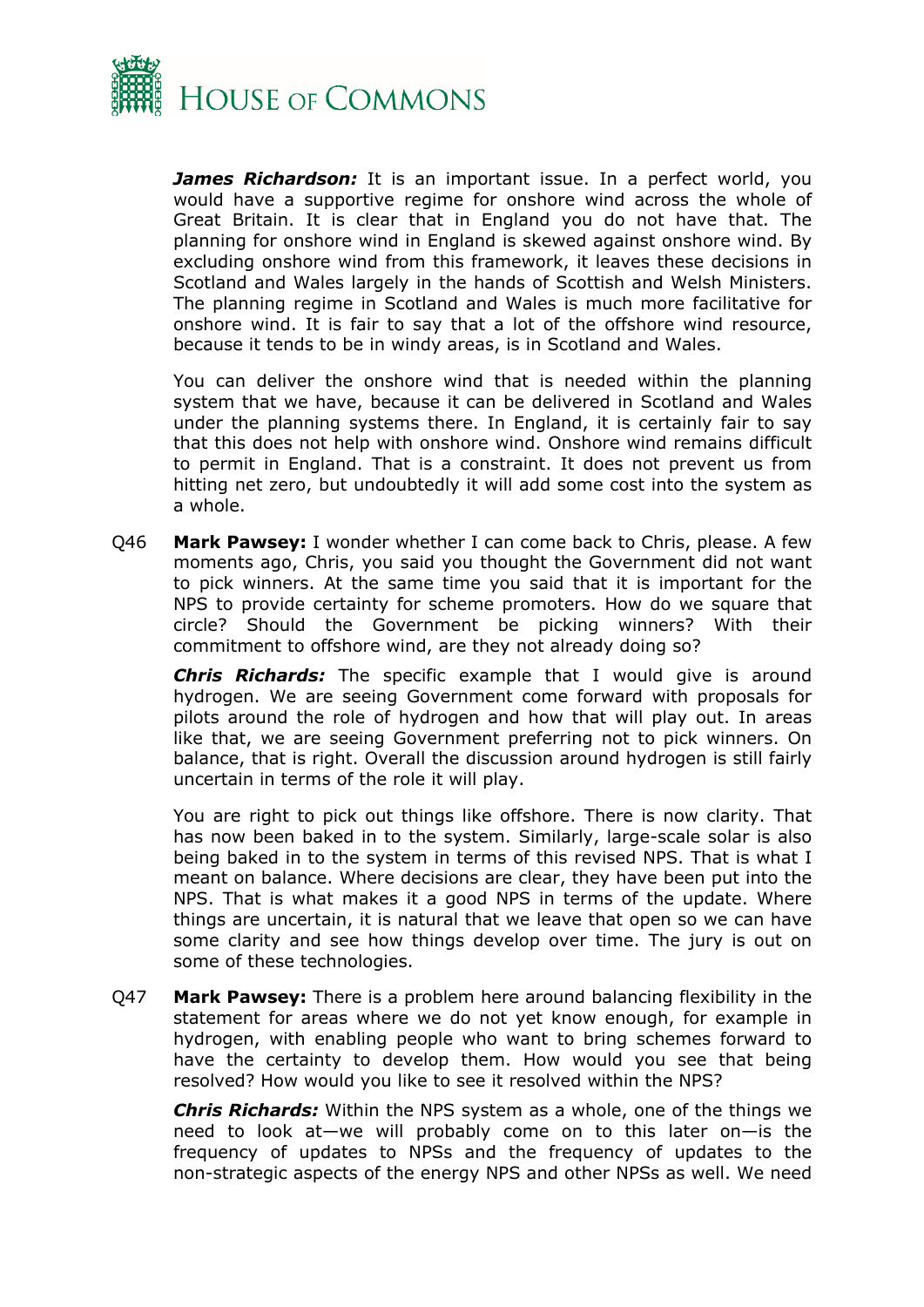

to move away from the slow pace of updates. That is one way that you could manage that.

We could also bring forward revisions to aspects of the NPS in the future as and when we have certainty. It is a difficult challenge. No one is going to be able to sit here and say what the full shape of the energy system will need to look like over the next 10 years. One of the previous witnesses described how there will be a lot of innovation that will be taking place over that time period, and you do not want to start closing off things that could potentially add some benefit.

Yes, it is a difficult balance to strike. One of the areas that you could look at would be more frequent updates. It has been a decade since the last update to the energy NPS. You could look at more frequent updates to the sector-specific aspects of the NPS as a whole.

Q48 **Mark Pawsey:** Chris has just reminded us that this is the first review in 10 years. This is an area where technology and attitudes are changing fast. The introduction of less  $CO<sub>2</sub>$  output is increasingly accepted by consumers. James, from your point of view, how often should we be updating this? How can we do it practically?

*James Richardson:* Ten years is certainly too long. A logical system would be to review this every five years alongside the Government's national infrastructure strategy and indeed our own national infrastructure assessments that operate on that timetable.

Q49 **Mark Pawsey:** Would Government setting new strategies and targets be an appropriate time to do that? For example, would the net zero ambition have been a trigger for a review? Should it have been a trigger for a review?

*James Richardson:* Government policies tend to be staggered. You do not want to be reviewing this every year, but you certainly need to have a regular review process that picks up these major changes. You could clearly have done it around either the net zero announcement or around the national infrastructure strategy. In an ideal world, those two things would have been closer together. We know the national infrastructure strategy was delayed for various reasons around Brexit.

When you have these major changes, you want to look at the NPSs as part of that so that the Government's overall strategy is consistent with its national policy statements. Broadly, a five-year cycle is going to be right for that. If you saw some major shift in technologies, clearly you might want to respond to that. That is probably not going to happen more frequently than every five years, but clearly 10 years is too long.

Q50 **Mark Pawsey:** Chris, we heard in the earlier session some discussion about the cost implications of putting new power transmission cables, which are going to be necessary, underground rather than overhead. There will be all sorts of cost implications as a consequence of these statements. Have the cost implications been satisfactorily worked through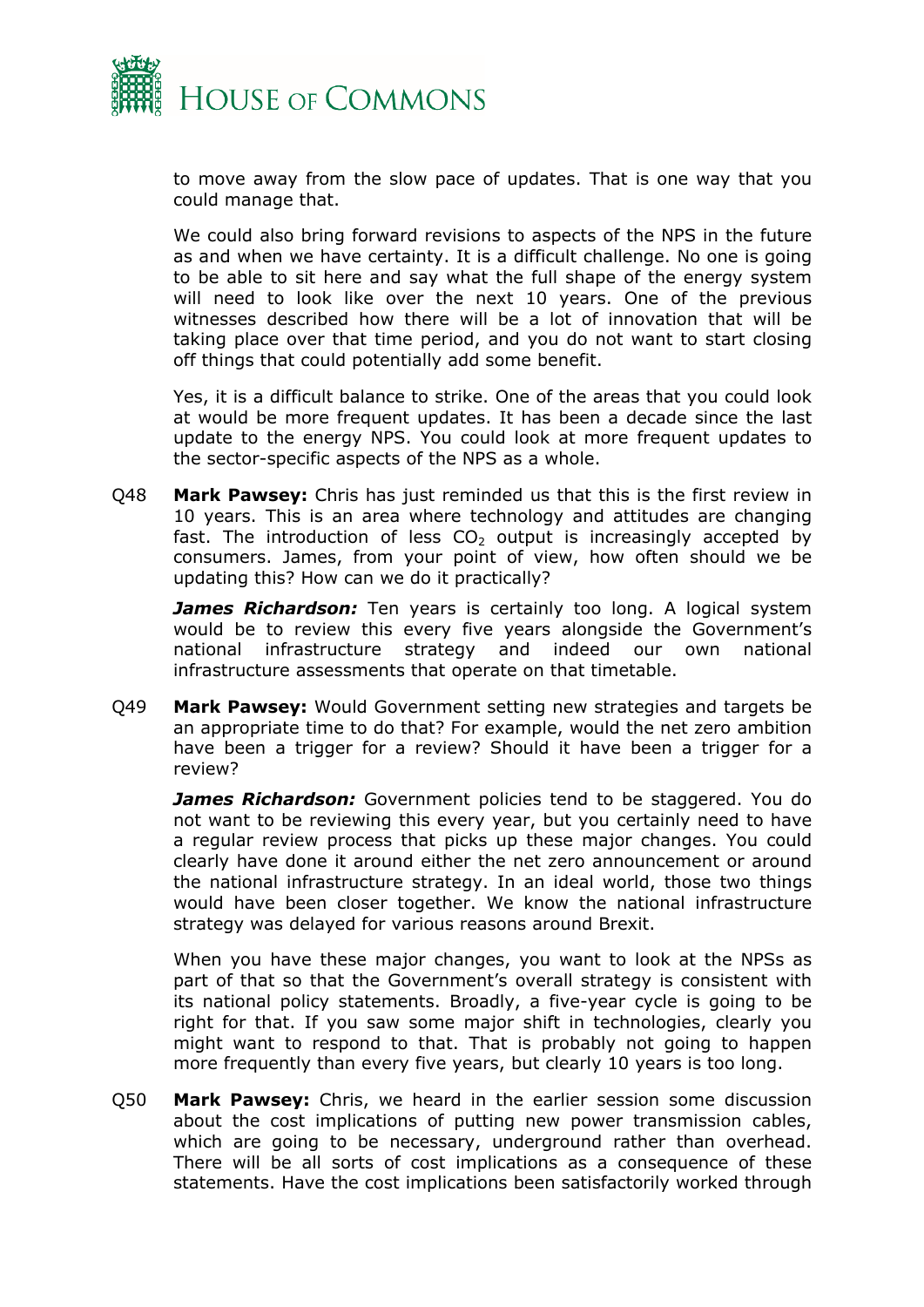

and considered in their preparation?

*Chris Richards:* If I could just come back on that last question as well, I agree with James: five years would be a good frequency to update the NPSs. We also do not have to update the entirety of the energy NPS in one go. If there is a major development in a particular technology, you could update the sub-aspects of the NPS as a whole.

On the cost aspect, our response focused more on the strategic element so I would not be able to comment on that at this stage. It is something that we can certainly write back to the Committee on in terms of an overall view around costs.

Q51 **Mark Pawsey:** What about the broader principle? When we bring statements that are demanding substantial change in this way, additional cost is going to be inevitable. Is sufficient regard given to cost as a broader principle, without asking you to identify what the cost might be? Is cost thought of sufficiently?

*Chris Richards:* Cost is an important aspect, and it is one of the things that Government will have to weigh in balance with everything else. We did contribute to the work of the National Infrastructure Commission's design group, which looked at civil engineers' experiences around design. That has an implication on cost, but it also has some benefits in terms of climate, people, place and value. Realistically, it is one of the elements in the mix. It will up to the Government of the day to decide where it sits on the balanced scorecard in terms of overall priority.

Q52 **Mark Pawsey:** James, does your organisation have a sense of the cost of the proposals that are contained within these documents?

**James Richardson:** We have not produced an estimate. In terms of undergrounding, this is often done anyway in areas of natural beauty and national parks. You are not necessarily adding to the actual cost.

Q53 **Mark Pawsey:** There is always a demand for communities to do that where proposals are considered in their vicinity, even if they are outside of an area of outstanding natural beauty.

*James Richardson:* Indeed, yes. In certain landscapes, this is inevitable as the outcome of these processes. It is actually lower-cost to start from this point. As you heard from the National Grid, it is an expensive process and you would not necessarily want to do it everywhere. If these proposals are well designed, if community interests are given proper thought up front and if environmental considerations are thought through, those things may add to the cost of the scheme, but they should also facilitate a much more rapid process through the planning system. There are significant savings in cost from achieving that. There are significant costs in the delays that are caused by having to rework schemes to make them more acceptable.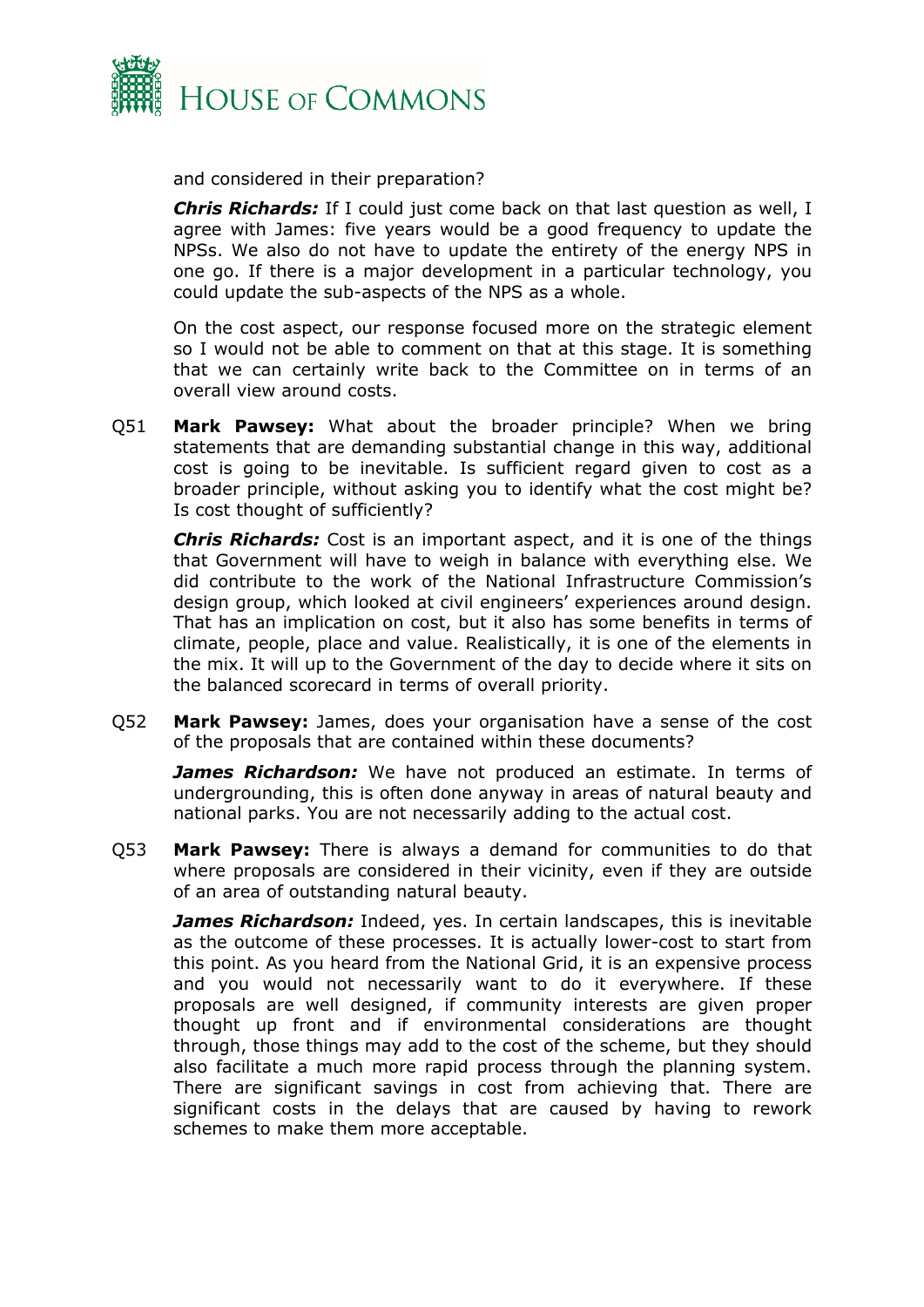

Having clarity on these things, even though they may add cost to the scheme, can be neutral overall because it may simplify the processes and reduce delay. Overall, this national policy statement is unlikely to have a material impact on the cost of energy. That does come back to this point that I started with and that others have emphasised: will we succeed in shortening these planning processes? If all we do is add things in and we still have a process that takes 10 years, it will not balance out. If we can shorten that process and reduce some of the costs that are involved in those delays, it is a fair enough trade-off to make.

Q54 **Mark Pawsey:** James, I want to follow that up. We are hearing that it commonly takes 10 years from the inception of a project to delivery. Is there anything in these documents that will accelerate the process of delivery? Are we in danger, as you have just mentioned, of adding additional red tape and additional delay into getting things done?

*James Richardson:* There are some things here. There is an emphasis on urgency for some of these issues. Clarity on undergrounding avoids an entire loop being gone around, because you start with where you are going to end up. There are things in here that should speed things up. You also heard from some of the earlier witnesses that there may be some specific changes in wording and so on that would help with that.

It is important to recognise that the NPS itself can only get you so far in terms of speeding up the process. It can provide clarity on things that reduce argument. It does that in some areas, and in some areas perhaps there is more clarity to be provided. It is also about discussions around resourcing and the other hurdles in there.

Some of it is in policy. Having a clear plan for a grid in the North Sea should speed up the entire end-to-end process, because everybody will know what they are doing. That kind of work is not planning in a legal land use planning sense, but it is planning in the other sense. That can be very important for accelerating things. In some cases in that policy space, it is about creating policy certainty. This is around something like that 40 GW target. Those things can also provide greater speed into the process.

Q55 **Mark Pawsey:** Chris, we know there is an imperative to get things delivered more quickly. Are there any steps that your organisation would like to see taken to speed up delivery?

*Chris Richards:* To speed up delivery more broadly, yes, there is plenty that could be included. I have already touched on the operational review and some of the work that can be done in terms of the pre-consultation exercise. There is also work that could be done more specifically at the construction end of the spectrum outside the planning system. Project Speed is looking at the associated guidance that has to be developed and used when it comes to construction delivery.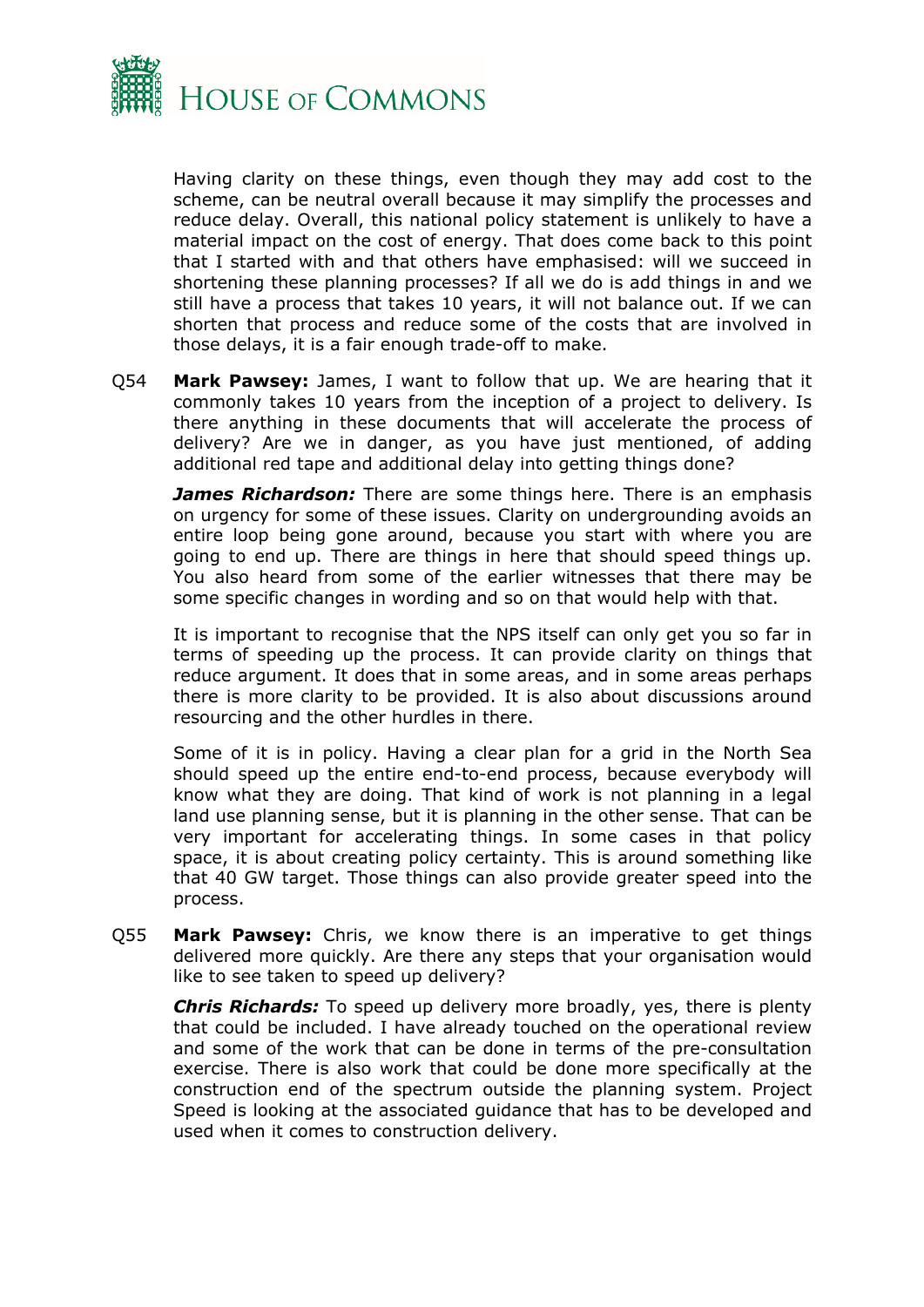

There is a lot going on in this space. I do not want to spend the time going into detail in terms of what is going on in construction, but there is a lot going on. Project Speed, the Construction Playbook and Transforming Infrastructure Performance are all looking at how we can collectively speed up the end-to-end planning and delivery cycle for major infrastructure projects.

Q56 **Mark Pawsey:** You are confident that we can do things more quickly than we have historically done in the past.

*Chris Richards:* Yes, we absolutely can. We are always learning lessons. The ICE has 96,000 members and a quarter of them are from outside the UK. We are always drawing on that expertise from other countries.

Last year, post Covid, New Zealand looked at how they could speed up their consenting regime for major infrastructure projects to support the post-Covid boost. Similarly, if you look at what is happening in Australia in terms of the major infrastructure development they are doing, they are going through a similar challenge in terms of going from decision-making to delivery and speeding that end of the process up. There is always a lot that we can learn, and we are always learning and building that in to how we do what we do on the ground.

Q57 **Paul Howell:** To build on what you have just discussed there, we need to make sure we have coherence across different policy statements, whether that is transport, energy or even net zero. Is there anything that should be done to improve that coherence across the different platforms?

*Chris Richards:* If I can pick up on that question, our submission focused on this area. Whereas historically we have focused on developing infrastructure on a sector-by-sector basis, there is now a recognition that we need to start thinking about the wider infrastructure system. We need to start moving away from having single NPSs and towards having an overarching and coherent national infrastructure policy statement, a single infrastructure policy statement.

As I alluded to earlier, the current NPS has existed for a decade. If we use that timescale to consider what may come up over the next decade and that will require the NPS to stand the test of time, there are issues around the rapid change that we will need to have. We will have to halve carbon emissions over the next decade, including getting the energy system to net zero. That is going to require turning lessons into policy at a far faster pace to lock in a pathway to net zero.

The second issue is around the role of cross-sectoral development. In the previous session, we heard about the role of hydrogen and electric vehicle deployment, to name just two. That will require policy decisions to be made on how to prioritise and drive the deployment of these technologies across sectors, not just within them. We need to move away from having sector-specific NPSs and towards having a single NPS.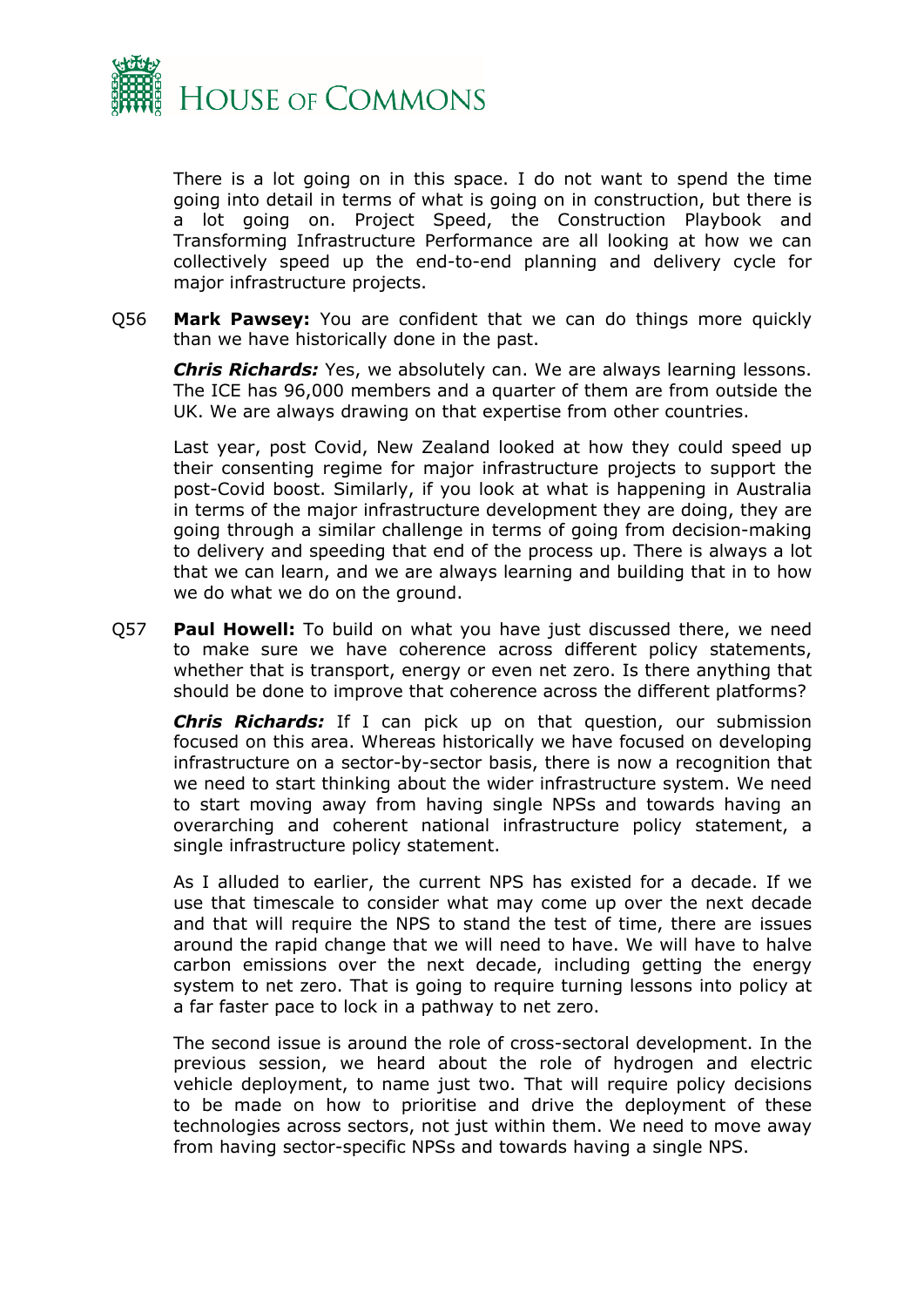

Particularly, the energy NPS is a good example of that. You do have EN-1, which focuses on the overall strategy, and then you have subsector NPSs linked to different technology deployments. You could take a similar approach to infrastructure as a whole and have a single infrastructure NPS that sets out what we are going to be doing on noise, what the priorities are around things like hydrogen and also what we are going to be doing more broadly in terms of net zero ambitions. Then you could look at sub-sector NPSs: what are we going to do on aviation, roads and the like?

From our point of view, the easiest thing you could do is turn the national infrastructure strategy into a statutory document and have the requirement for a national infrastructure strategy every five years. We also recommend that the strategy is either published as, or with, a single national policy statement for infrastructure in the future in order to close that loop between strategy and planning and development. At the moment, that loop does not exist. Post the national infrastructure strategy being published in December, there are still NPSs that have not been updated to reflect that. Having a single NPS for infrastructure is one of the things that we think could really work in this space.

Q58 **Paul Howell:** James, is there anything you would like to add to that? That was quite a comprehensive answer.

*James Richardson:* I would agree with Chris. Whether you do it as a single NPS or through ensuring consistency, on issues like biodiversity net gain, noise and so on, you want to have a consistent approach across all these NPSs. That would clearly help.

I certainly agree that you want to have that five-yearly national infrastructure strategy responding to our five-yearly national infrastructure assessment. That should then trigger a look at all the NPSs, however they are structured, and they should then be updated as necessary. The one thing you would want to avoid is the whole process being held hostage by the slowest-moving ship in the convoy. The system that Chris sets out of regular reviews and consistency on these cross-cutting issues is absolutely sensible.

Specifically on transport decarbonisation, a lot of the infrastructure that is required for that in terms of EV charge points, substations and so on is likely to be below the threshold for NPSs. A charge point is typically a permitted development. It is slightly less an issue there of the planning system in terms of land use planning; it is much more about getting that infrastructure out there and getting the incentives right to get this stuff built. It is more about local planning around hubs and so on than it is about the national planning system.

Q59 **Paul Howell:** To come back to Chris for your opinion on that, one of the points that James raised there was about the risk of, to use the phrase, the slowest boat in the convoy stopping everything from moving. One of the things that we have talked about has been costs, be they financial or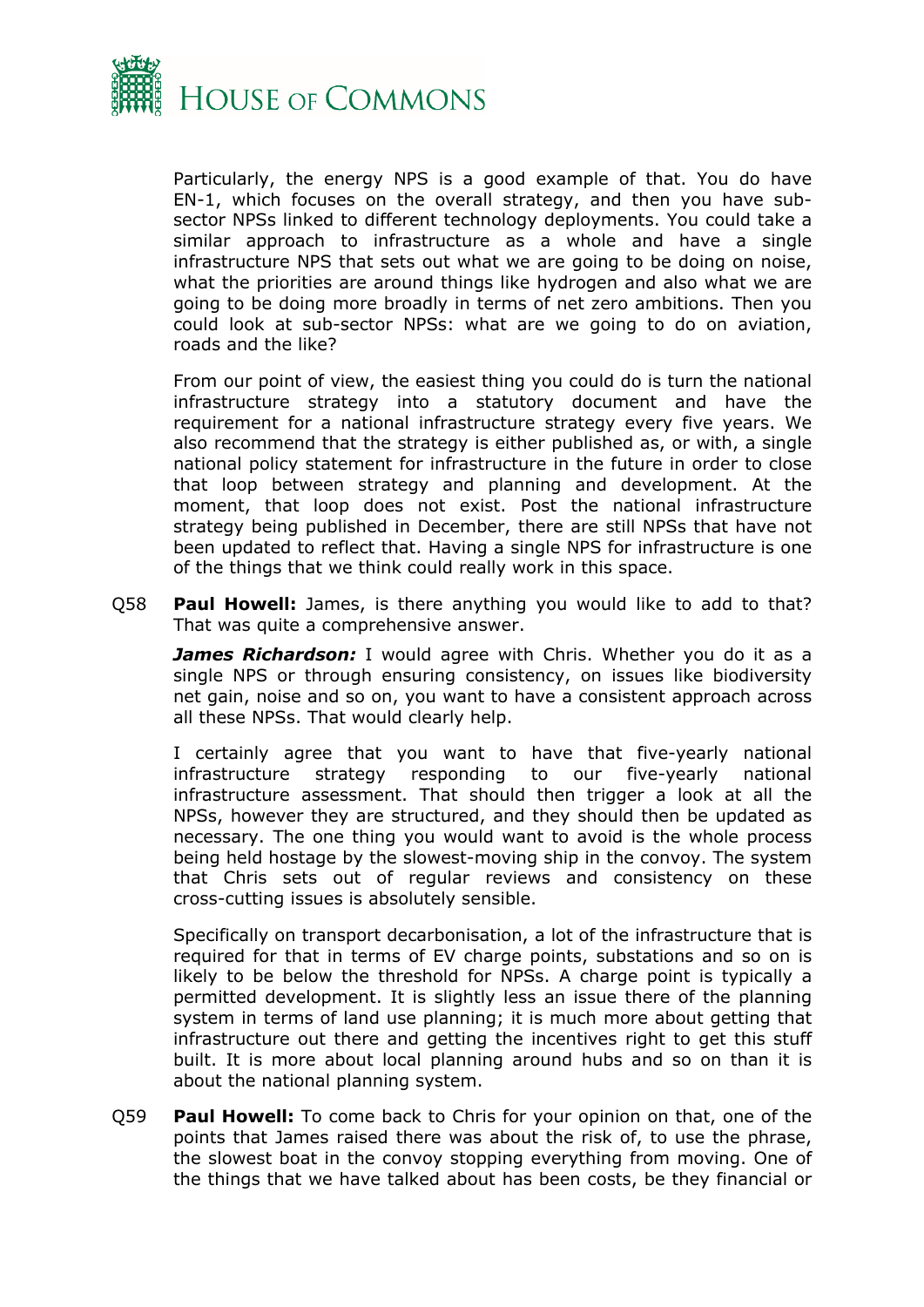

environmental, and the need for progress to be made. Do you see any concerns in terms of the slowest boat syndrome, or can that be managed?

*Chris Richards:* That can definitely be managed. If I can pick up on something that James said at the end as well, what constitutes an NPS and what the thresholds are is something that has always been under review. There have been arguments in the past about whether you have an NPS for digital rollout, for instance, to speed that up. Currently, that is outside the regime. That is something that is always under review, so you could imagine a scenario where you have a Government decide that charge points should be something that is wrapped into the NSIP regime, because we need to roll it out at a much faster pace.

Picking up on that point about the slowing moving ship, while you would have that single NPS setting out a strategic direction and bringing that coherence and clarity in this equivalent to EN-1, you could then review the different aspects of that. You could still have a national network set out, the equivalent of an EN-2, which talks about the priorities around roads. That then allows you to review each sub-sector without changing the overall strategic direction of infrastructure.

It is worth reflecting on why it has taken us 10 years to get a review on the energy NPS. We have had a change in Government over that time; we have a change in Secretary of State; we have had changes of responsibility in terms of the Department that is responsible for the energy NPS. It is really difficult to reopen a review of an entire national policy statement without introducing lots of uncertainty into the sector. Having a single NPS for infrastructure, with those sub-sector aspects that you can review separately if you need to, brings some flexibility into the system. If some sectors are moving slower than others, it allows that flexibility to be built in.

At the moment, we seem to pause, decide it is too difficult to touch and leave it for too long. Technology moves on, priorities move on and policy moves on, but the NPS does not reflect that. We end up in the scenario where we end up with court cases because the NPS is completely out of date. This approach would still allow some flexibility to be built in.

**Paul Howell:** Chair, we just need not to change the Government for a long time.

**Chair:** Unfortunately, that is not in the remit of this Committee. We bring this session to an end. Thank you to James Richardson from the National Infrastructure Commission and Chris Richards from the Institute of Civil Engineers.

#### <span id="page-30-0"></span>Examination of witnesses

Witness: Tania Davey and Dr Nick Hughes.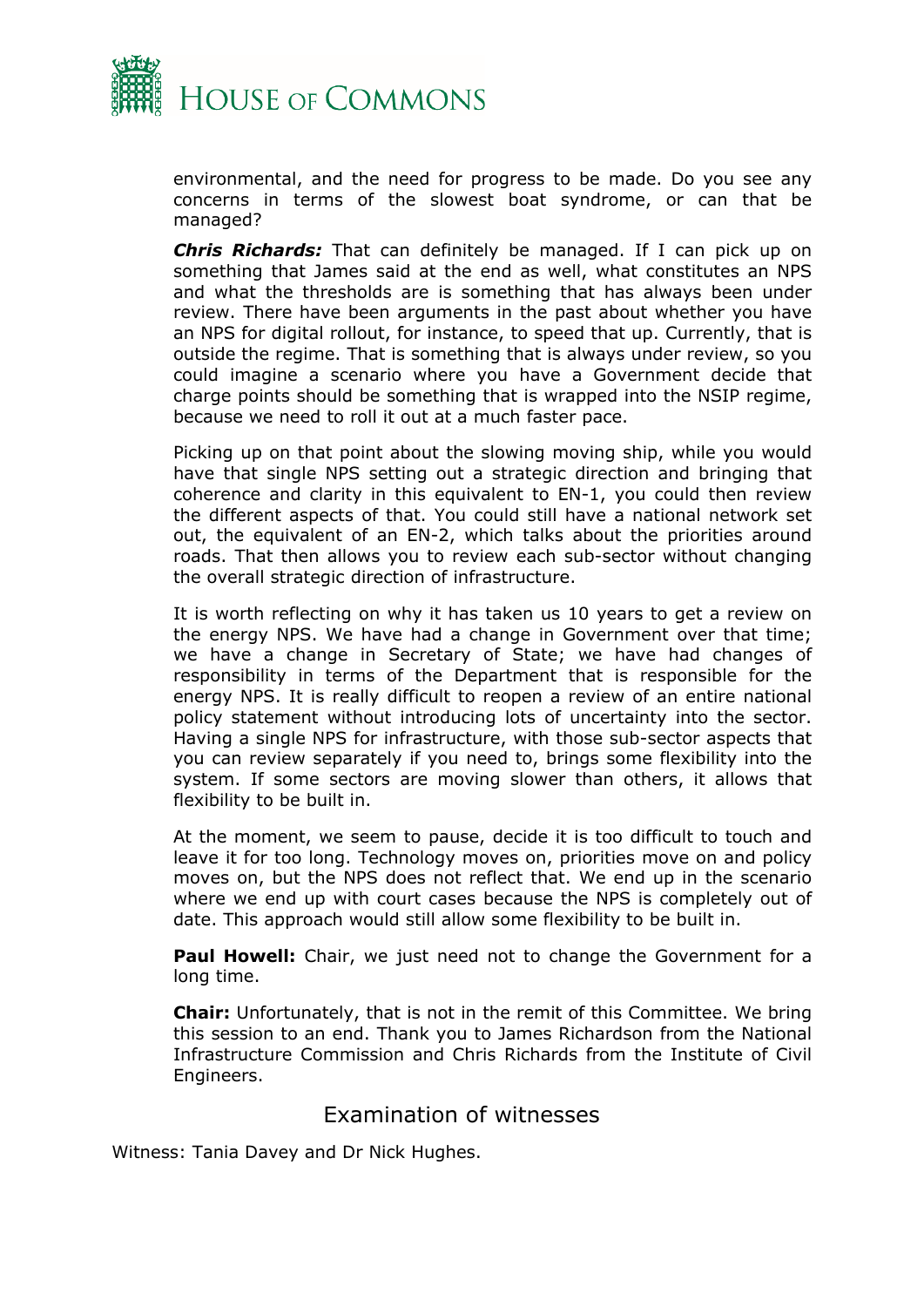

**Chair:** We are now moving to our third and final panel of the day and welcoming, on the screen, Tania Davey from the Wildlife Trust and, in the room, Dr Nick Hughes from UCL. Welcome to both of you today.

Q60 **Mark Pawsey:** Good afternoon. Do you believe that the national policy statements, which we are talking about this morning, provide the necessary step change to achieve the Government's 2050 net zero target?

*Tania Davey:* I will be speaking from an ecological perspective. We absolutely support action to tackle climate change, which includes renewable energy, but it must not be at the cost of the environment. The conclusion of the energy NPS is that there could be serious negative impact on ecology in the short, medium and long term, which enters into some of the issues we are currently seeing in NSIPs, which is potential project risks and delays due to those serious conflicts between delivering renewable projects and delivering action to recover the environment.

At the minute, given the way the NPS is written, there are risks in achieving net zero, because of the conflict between the environmental impacts from large-scale infrastructure energy projects as part of the energy NPS.

Q61 **Mark Pawsey:** Nick, Tania has just articulated the tensions there. People will always want to use energy. We have just heard about delivery in the previous session. Should we not be moving to renewable sources more quickly? Tania is bothered about the environmental impact of doing that. How do you see those tensions being dealt with?

*Dr Hughes:* The environmental impacts of any of these infrastructures are really important, and we need to look at those very carefully. In terms of whether the NPS has created that step change that you referred to, my broad observation was that in general it is very welcome that they do foreground the issue of net zero very clearly, but there are one or two occasions where they appear to introduce some ambiguity about the role of unabated fossil fuels in the system.

That strikes me as an unnecessary note of ambiguity, because it is very clear that unabated fossil fuel use needs to be almost entirely removed from the energy system with the exception of aviation. That really means a radical change in most energy sectors. The key thing is that the NPSs should be drawing attention to the need for that transition to occur starting from now.

Q62 **Mark Pawsey:** Is the unabated fossil fuel bit to do with resilience? We had questions from our Chair to our witnesses on previous panels about the need to maintain resilience in the case of extreme weather conditions. Are you saying that you would rather see that taken out and not be part of the statements?

*Dr Hughes:* No, not at all. Resilience, affordability and low or zero carbon are of course all important components. It is right that they are all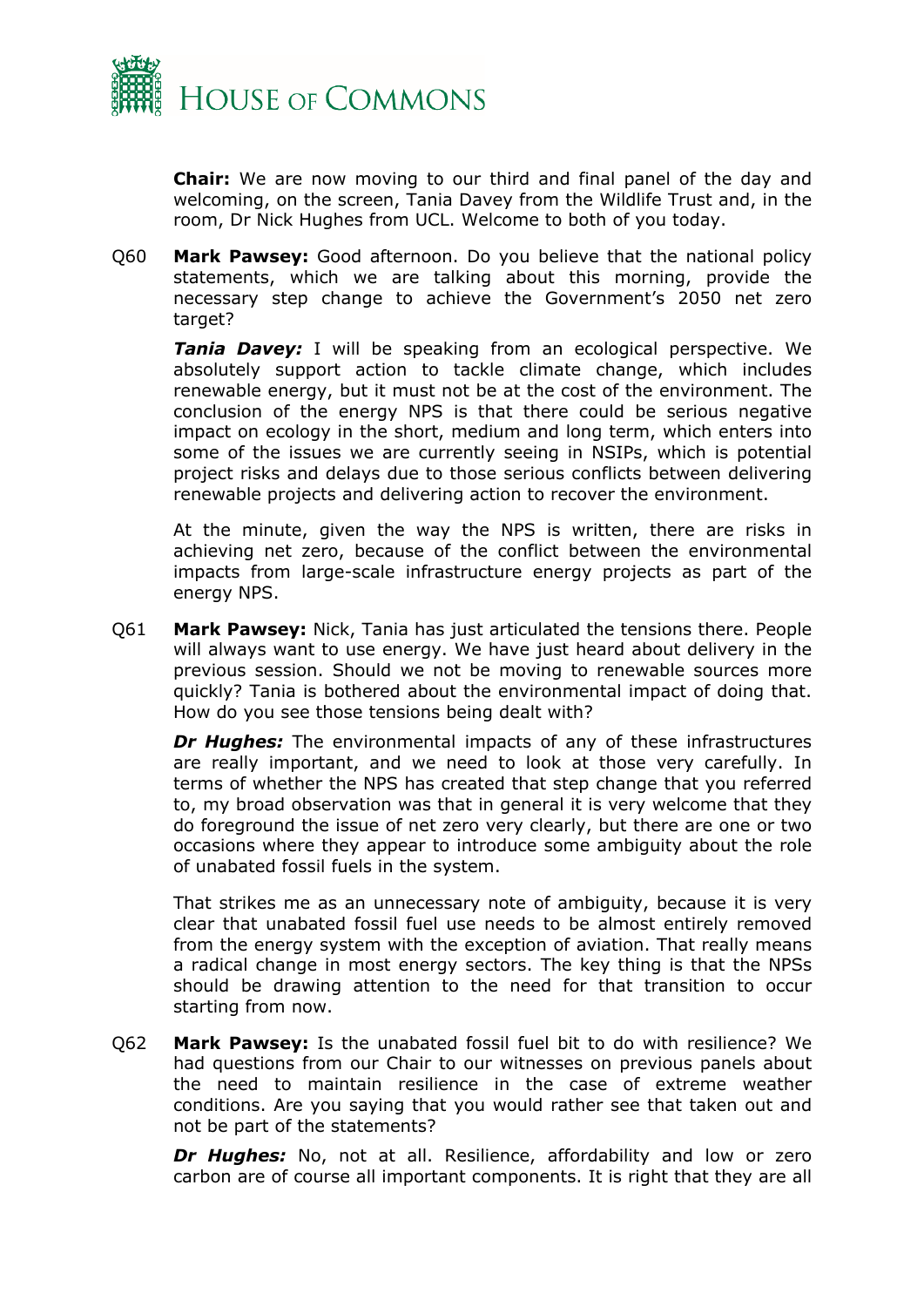

in there. During the transition period, as we decarbonise our system over the next decade or two, there is a difference between saying that we need to manage that transition and saying that, as the statement implies at times, in 2050 and maybe even beyond 2050 there will still be unabated fossil fuels in sectors like electricity generation. That is basically contrary to the net zero scenarios proposed, for example, by the CCC.

Q63 **Mark Pawsey:** Tania, can I come back to you on your original comment? Are you happy with the suggestion that we might not get to net zero by 2050 and that it might be much later than that, because we are bothered about the environmental impact of new infrastructure?

*Tania Davey:* No, absolutely not. We support targets to meet net zero. What is missing from the energy NPS currently are solutions to address the serious negative effects on ecology. We are facing a climate emergency; we are also facing an ecological emergency. 41% of species are in decline. Healthy habitats and species are really important in terms of absorbing carbon and action to tackle climate change as well.

We need energy projects and renewable projects to meet net zero, but we also need healthy habitats and species. Of course, we support the delivery of a balanced mix of energy projects. There are strategic solutions that have been in discussion throughout Government and in many organisations to address the environmental concerns, which have not really been captured or addressed within the energy NPS. If they were included, that would take a significant step towards addressing some of the concerns that we have.

Q64 **Mark Pawsey:** Could you give us an example of that?

**Tania Davey:** Yes, of course. I will give you a couple. First, we think there is a need for strategic planning of energy projects both spatially and in terms of the timescale for the development of these projects. In doing that, if you have a spatial strategic plan, you can also incorporate strategic environmental solutions at a plan level. The NSIP process is very much project-by-project decision-making. We have seen that project-by-project decision-making finds it very difficult to identify environmental solutions.

We can identify those strategic solutions above the project level. If all major projects buy into that when they begin to develop, it not only gives security and confidence for developers; it also gives those with an environmental interest confidence that there will not be further environmental decline from these projects.

Q65 **Mark Pawsey:** I am sorry. I do not understand how that does not just put a further delay in the bringing forward of a new project.

*Tania Davey:* It will reduce delay by having a strategic plan that will lay out what the environmental commitments and solutions could be. That would reduce the difficulty we are seeing at a project level, particularly for offshore wind.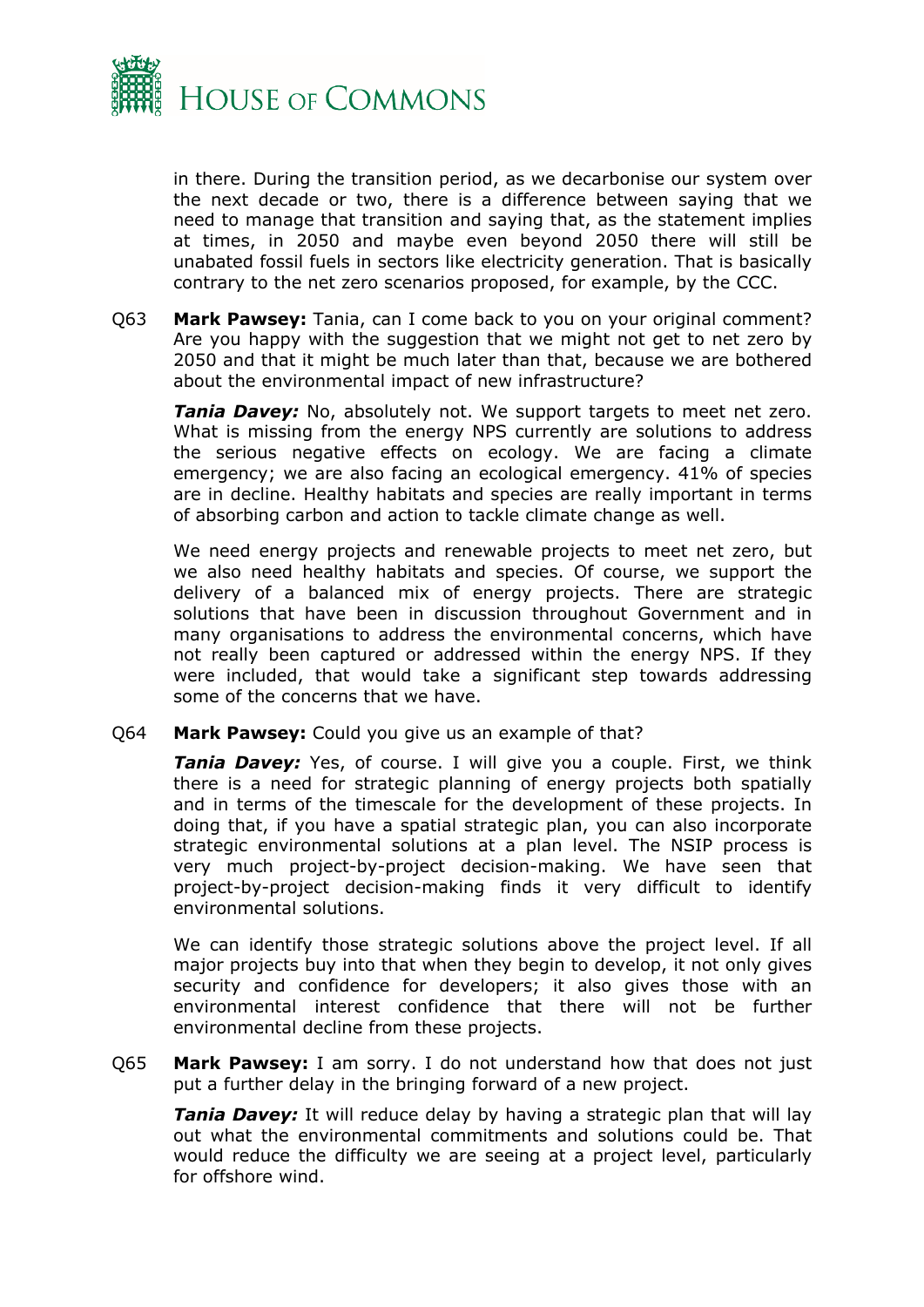

Q66 **Mark Pawsey:** Are you arguing that this should be in the NPS?

*Tania Davey:* It could be done at the NPS level. It could be one on a broader—

Q67 **Mark Pawsey:** You said it "could" be. In your view, should it be?

**Tania Davey:** There are two parts. There is a strategic plan that could sit above the energy NPS. I definitely agree that there should be strategic solutions included in the NPS.

Q68 **Mark Pawsey:** Would you like to see a modification of the NPS?

*Tania Davey:* Absolutely, yes. For some of these solutions to be included would reduce consenting risk and delay and the risk to achieving net zero, and it would also reduce the risk to the environment.

Q69 **Mark Pawsey:** Nick, would you want to modify the NPS in the way that Tania is suggesting?

*Dr Hughes:* I would not at all disagree with Tania's view on the importance of environmental impact assessment and consultation on those issues. That is really important to feed in to any process, of course. If there is a way in which those considerations can influence the siting and the choices about investment and what infrastructure is built while still achieving net zero objectives, of course that is to be welcomed.

Q70 **Mark Pawsey:** Is that deliverable? Are we not aiming for something that is absolutely perfect? In doing so, will we simply not get on with things? We will end up with legacy systems.

*Dr Hughes:* To be honest with you, I would defer to Tania on the environmental impact side of things. It is not really my specialism. I am fully supportive of the notion that these impact assessments need to be done carefully and considerately.

The point that I wanted to make on this is not so much about the tension between net zero infrastructure and environmental impact, which is completely important and which needs to be acknowledged and dealt with. My concern, or how I was coming at this, is more around the tension—it is not explicit, but there is some slightly ambiguous wording at some points—and slight confusion about what net zero means in relation to the trade-off between unabated fossil fuels infrastructure and net zero-consistent infrastructure. That is what I would want to highlight.

Q71 **Mark Pawsey:** If I could turn to your written evidence, you highlighted onshore wind being removed from the renewable energy NPS. What is the consequence of that?

*Dr Hughes:* For a while it has been thought that you have these three pillars: decarbonisation, affordability and reliability or security of supply. By excluding the lowest-cost form of renewable energy, which is now competitive—in some places it is even less costly than the cheapest fossil fuel generation on an averaged megawatt-hour basis—you are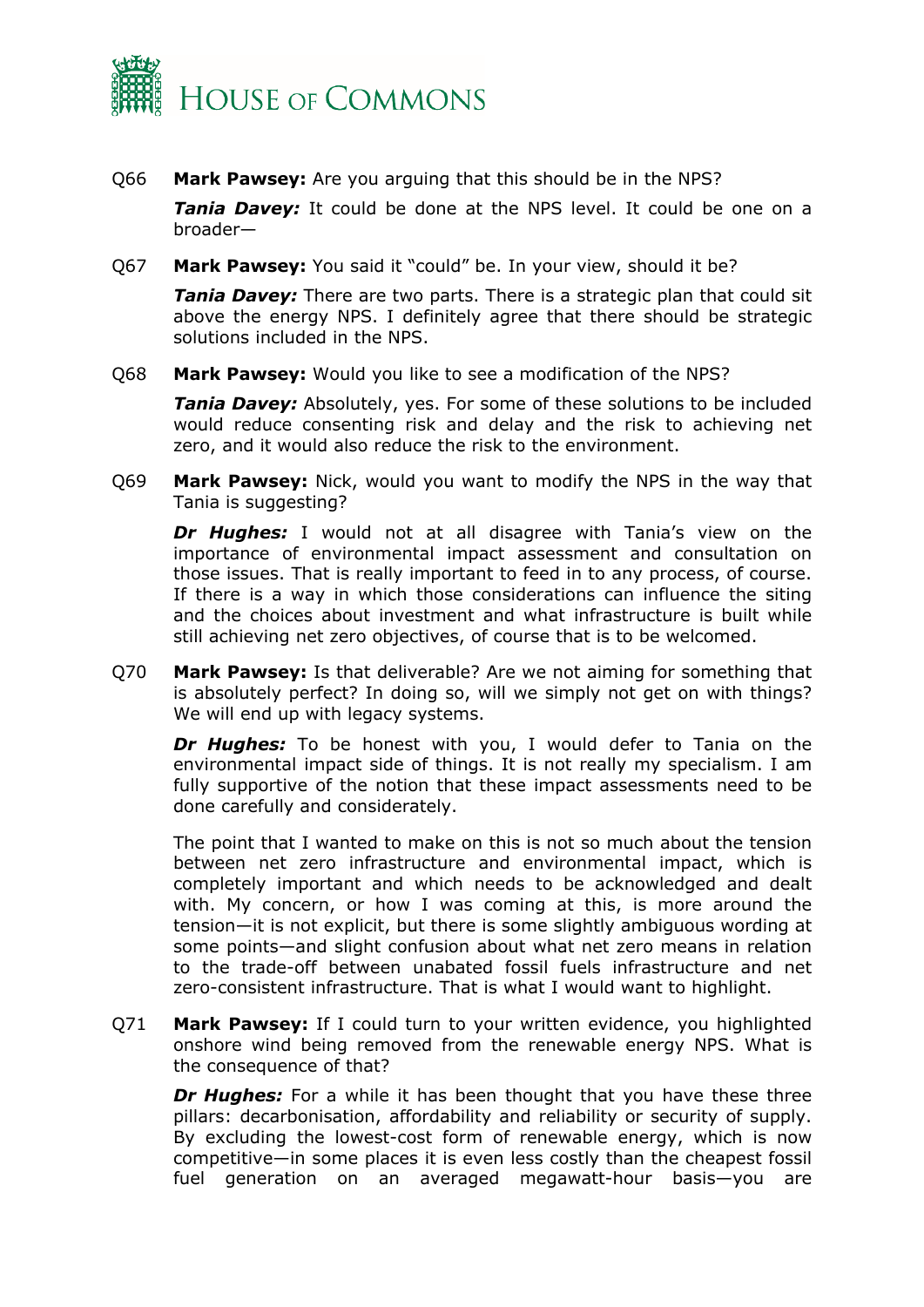

committing yourself to a more costly route to achieving the net zero goal. You are also potentially not helping with security of supply. If you prevent the expansion or cause the decline of onshore wind in England, that will result in a less geographically diverse portfolio of renewables. You are forced to have more transmission lines coming down from the north of the UK to meet demand in the south.

Q72 **Mark Pawsey:** Why was onshore wind removed?

**Dr Hughes:** It is my understanding that this goes back to commitments made in the Conservative manifesto in the run-up to the 2015 General Election. That is a whole political process. I am not here to say whether that was right or wrong. My position would be that, if one were to read the NPSs from a neutral perspective and think, "What these people are looking for is decarbonisation that is as affordable as possible with security of supply", it is basically inconsistent with that to exclude onshore wind from that prospectus.

Q73 **Paul Howell:** Again, this is a question to both of you. I will start with yourself, Nick. Do the revised draft policy statements for energy provide sufficient clarity on planning for cleaner energy sources for the future, for example electrification, hydrogen, onshore and offshore wind, solar, etc.? It is a little bit of a follow-up from what you have just been talking about.

*Dr Hughes:* Yes. They do provide a lot of welcome clarity. In my view, it would help to resolve this issue about what the role of unabated fossil fuels in the system is and the destination for the fossil fuel-related infrastructure. The key thing is to see these as infrastructures in transition. We need to be clear about what the endpoint is, and that endpoint is basically no unabated fossil fuels in almost all energy sectors by the time we get to net zero.

Q74 **Paul Howell:** I am sorry to interrupt, but I want to build on the same point. In your written evidence, you have said that there should be a stronger emphasis on reducing the use of fossil fuels. Can you build on that and say what more should be done to reduce their use?

*Dr Hughes:* It is being clear about what the endpoint is. With regard to things like pipeline infrastructure, gas infrastructure, oil infrastructure and so on, there could also be more discussion of net zero. If we do invest in those infrastructures in the meantime in order to preserve security of supply before we get to net zero in 2050, we should be thinking about making investments that, as well as meeting the criteria that are listed there, are also net zero-compliant.

In other words, we should be thinking about shoring up infrastructure to make it potentially compliant with transporting  $CO<sub>2</sub>$  or hydrogen. It is that sort of thing. The fossil fuel infrastructure needs to be viewed in a way where new investments are clearly seen to be consistent with a pathway towards net zero in the long term.

Q75 **Paul Howell:** One of the things that we have talked about before is, for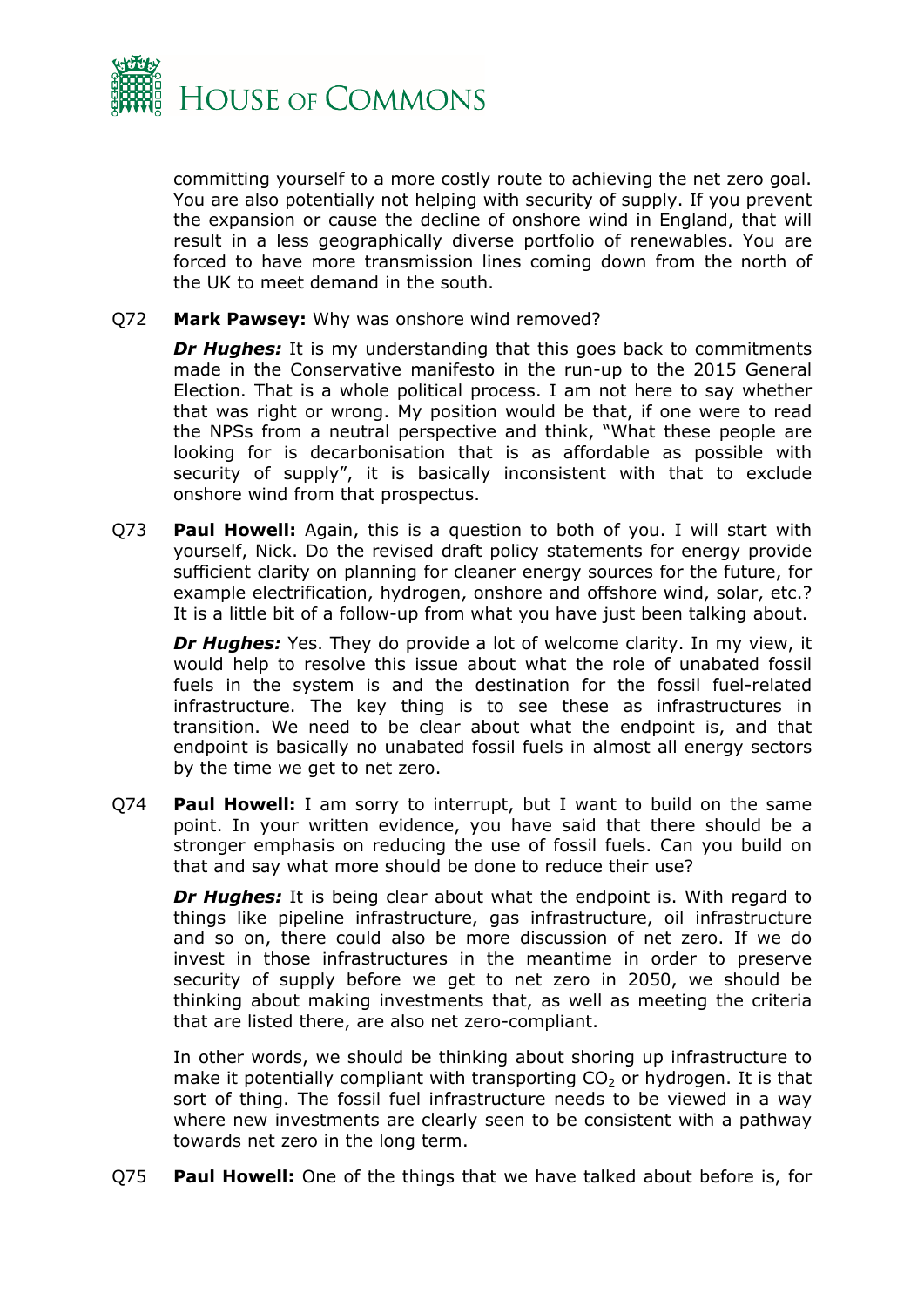

example, hydrogen-ready boilers. They will be using gas, but they will be ready for hydrogen. Is that an example of the type of thing you are talking about?

*Dr Hughes:* Yes, that would be one example at the household scale. At the distribution scale, there could also be reinvestments in the network and the pipeline infrastructure that would be consistent with carrying hydrogen as well.

Q76 **Paul Howell:** Tania, is there anything you would like to add to that? Do you have a different perspective?

*Tania Davey:* I would just like to discuss the offshore wind farm section of the NPS. That is the strongest section in the whole NPS. It is clear that there are some very good new policies in there in relation to the environment. It is the standard to which the rest of the NPS should be aiming to be written. There are still improvements that could be made to the offshore wind section, but if the other sections were consistent with that particular area, it would be a very clear direction for developers to follow in terms of clarity.

Q77 **Paul Howell:** Are there any particular examples that you can give within that in terms of why offshore wind is better than any of the other sections? Do you have anything that works best for your example?

*Tania Davey:* First, it is just a very clearly written section. It is easy to follow. In terms of environmental solutions, there are some really great parts in there. For example, we are finding marine compensation very difficult to resolve at a project level. It has made some very good recommendations to ask developers to include compensation plans at an early stage and to discuss them with statutory nature conservation bodies at an early stage, which will really help to resolve some of those difficult issues. That is a really good direction and it should be consistent throughout the whole NPS.

There is some very useful information on monitoring. The mitigation hierarchy is very clearly identified in this section as well. It is a well written section. The only thing missing is the strategic solutions, which would help address the project consenting issues that we are currently seeing.

Q78 **Alexander Stafford:** You may have seen this question being asked in a previous panel. Does the revised NPS do enough to discourage and/or block the building of infrastructure that emits greenhouse gases and generates energy using fossil fuels?

*Dr Hughes:* Yes. I do not wish to be too repetitive of things that I might have said in answer to previous questions. To expand without repeating myself too much, essentially, in most places they give the right steer, but there are certain paragraphs where it feels like there is a slightly different voice coming through. It seems to me that it is a voice that is rightly concerned with addressing security of supply in the short and medium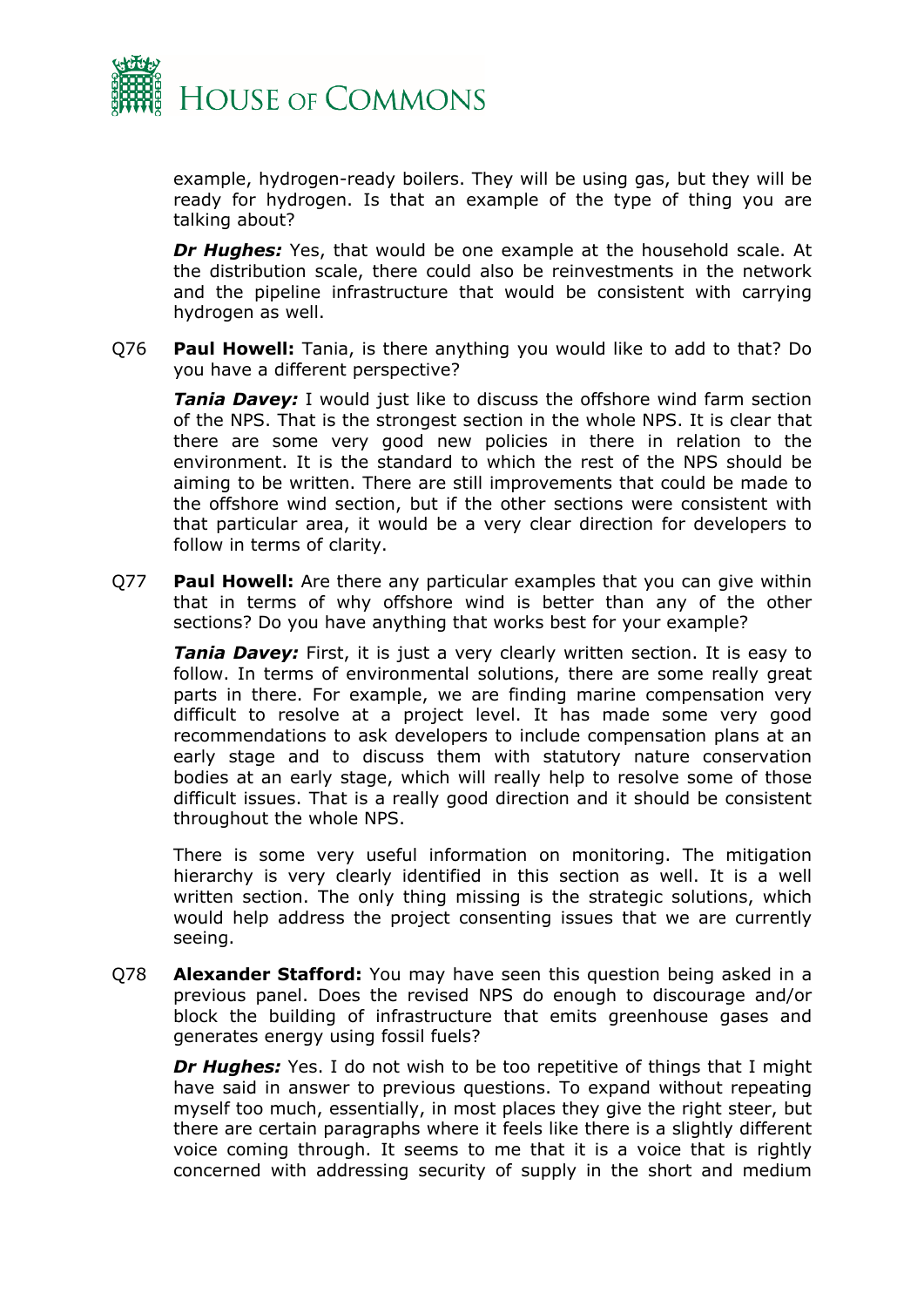

term. It correctly says that this is not going to be an instantaneous transition. However, at times that gets taken forward as if to imply, "Therefore, unabated fossil fuels are going to be on the system to 2050 and even beyond". To me, that is not helpful.

Q79 **Alexander Stafford:** If I can help you with the answer, if that is the right word, in the previous panel Emma Pinchbeck, who is the head of Energy UK, was talking about the need for CCUS as part of that. Does the NPS allow for CCUS to be involved in this?

*Dr Hughes:* Yes. It mentions CCUS in EN-1, the overarching one. It is not given a specific NPS. It could be given one; another option is that it could be more integrated into the existing NPSs, for example on fossil fuel infrastructure, pipeline infrastructure or natural gas/electricity generation infrastructure.

Rather than creating new NPSs for something like CCUS or indeed hydrogen, what might be more constructive would be to fold those things more explicitly into those infrastructure NPSs so they become about the process of transition from a fossil fuel-dominated infrastructure to one that can be repurposed for CCUS and hydrogen.

Q80 **Alexander Stafford:** Tania, also on that point, you highlighted in your written evidence that habitats and species play a central role in reducing the amount of carbon in the atmosphere. How could the NPS be improved to recognise the contribution of blue and green carbon ecosystems in tackling climate change?

*Tania Davey:* Of course, yes. That was quite a strong point that we made. In terms of action to tackle climate change, it is important to recognise that there is an urgent need to reduce emissions. That is why it is important to have renewable energy projects. The second point is that we need to reduce the carbon in the atmosphere. Healthy habitats and species play a really important role in this, because they absorb carbon and store it away. For example, a hectare of saltmarsh can store two tonnes of carbon per year. Peatlands store over 3 billion tonnes of carbon. We want to have these habitats and species in a healthy condition. We want them to have a recovered condition to absorb carbon. That needs to be recognised initially in the NPS.

The other part is that big infrastructure projects, building projects, can have an impact on habitats and species and therefore the amounts of carbon that are stored away in them. An infrastructure project could cause a loss of habitat. That is losing the carbon sequestration ability of habitats. When infrastructure is installed, for example, on the seabed, it can cause disturbance of the seabed sediment, which inputs carbon into the atmosphere, further releasing carbon. The NPS needs to include some consideration of the impact of these large infrastructure projects on the ability of these habitats and species to absorb carbon and whether a project will cause a further release of carbon.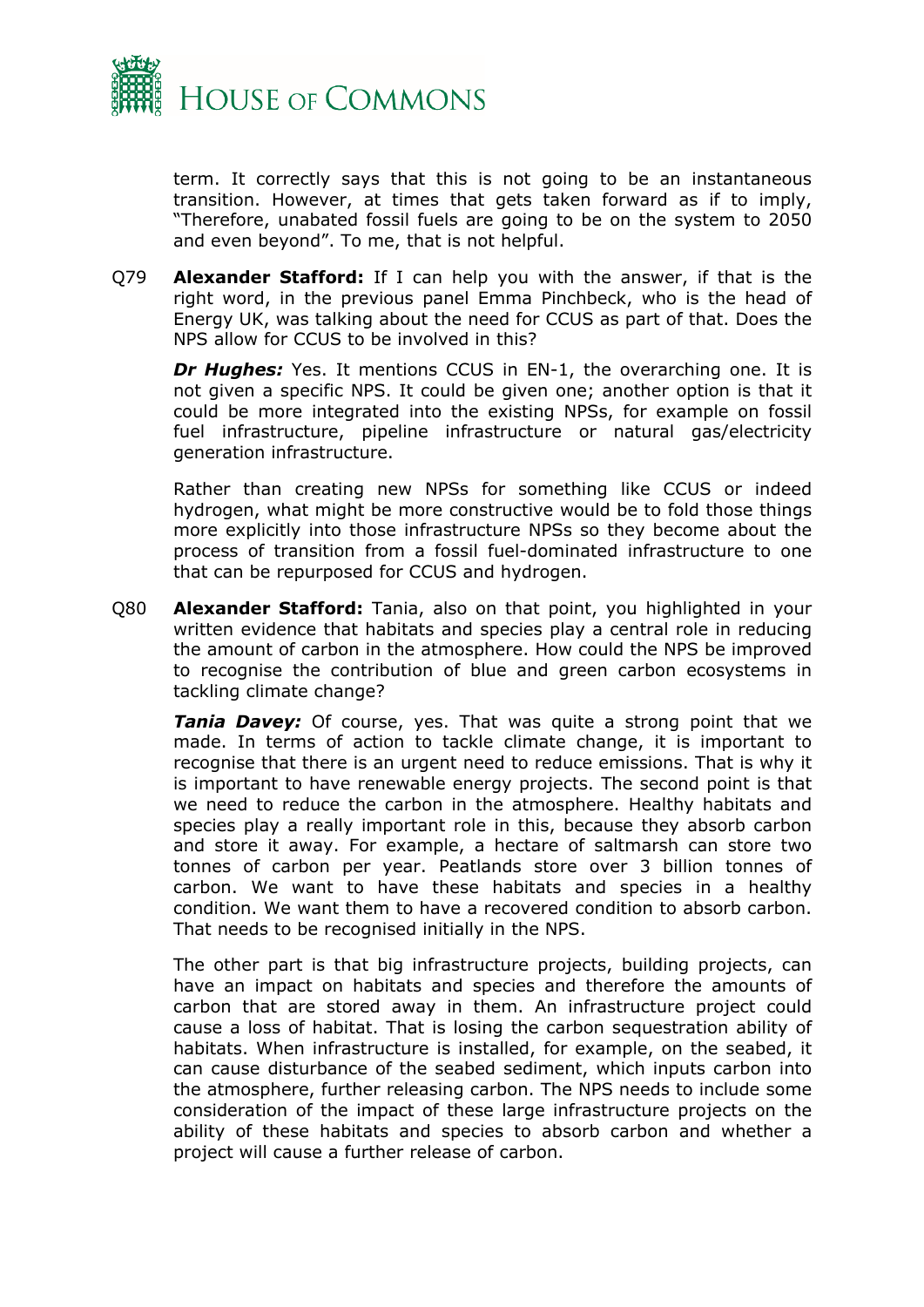

Q81 **Alan Brown:** Just following up on that, Tania—your answer may have covered this question—are there any alternatives to large infrastructure projects that should be included in the NPS? I note what you are saying about infrastructure projects and taking into account their impact on the environment. Are there alternatives to large infrastructure projects?

*Tania Davey:* We recognise that there is an important role for these large infrastructure projects in reducing emissions, but there are alternatives to consider in terms of the energy mix and the balance of the projects.

We have heard a lot about how there will be large-scale offshore wind farm development, and we are concerned about the cumulative impact of the scale of that development and the industrialisation of the sea in that development. We need a balanced energy mix so that we have the right amount of energy and the security and supply without having a detrimental impact on the environment.

We also said in our response that there needs to be consideration of energy efficiency and energy reduction. In the overall consideration of energy, not just large-scale energy projects, there should be a balanced energy plan in terms of the consideration of how we can meet net zero.

Q82 **Alan Brown:** How would you see that being incorporated in the NPS documents?

*Tania Davey:* It really needs to sit above the energy NPS. There should be a holistic energy plan that would sit above the NPS, to which the NPS would conform to.

Q83 **Alan Brown:** Dr Hughes, can I combine a couple of questions? How well does the revised draft NPS protect the security of the UK's energy supply? Do the assessment criteria and decision-making process give sufficient weight and priority to renewable energy projects? Are there any suggested modifications that are required?

**Dr Hughes:** The importance of security of supply and reliability is strongly noted as a principle, as it should be. My criticism would be that it tends to be in the context of saying, "Therefore, we need to continue to have a bit of gas in the system in order to smooth that over".

Focusing on the electricity system for the moment, the ways in which the electricity system would achieve security of supply with a high degree of variability would be through things like hydrogen as a backup source, electrolysis to capture energy from excess renewable generation and also things like interconnection and especially the demand-side response. You get an interconnection with the transport system as well, with electric vehicles potentially providing that buffer in terms of the batteries and their recharging cycles.

What I would want to see in the NPS is a view about security of supply, as I have said before, that differentiates a bit between that short,